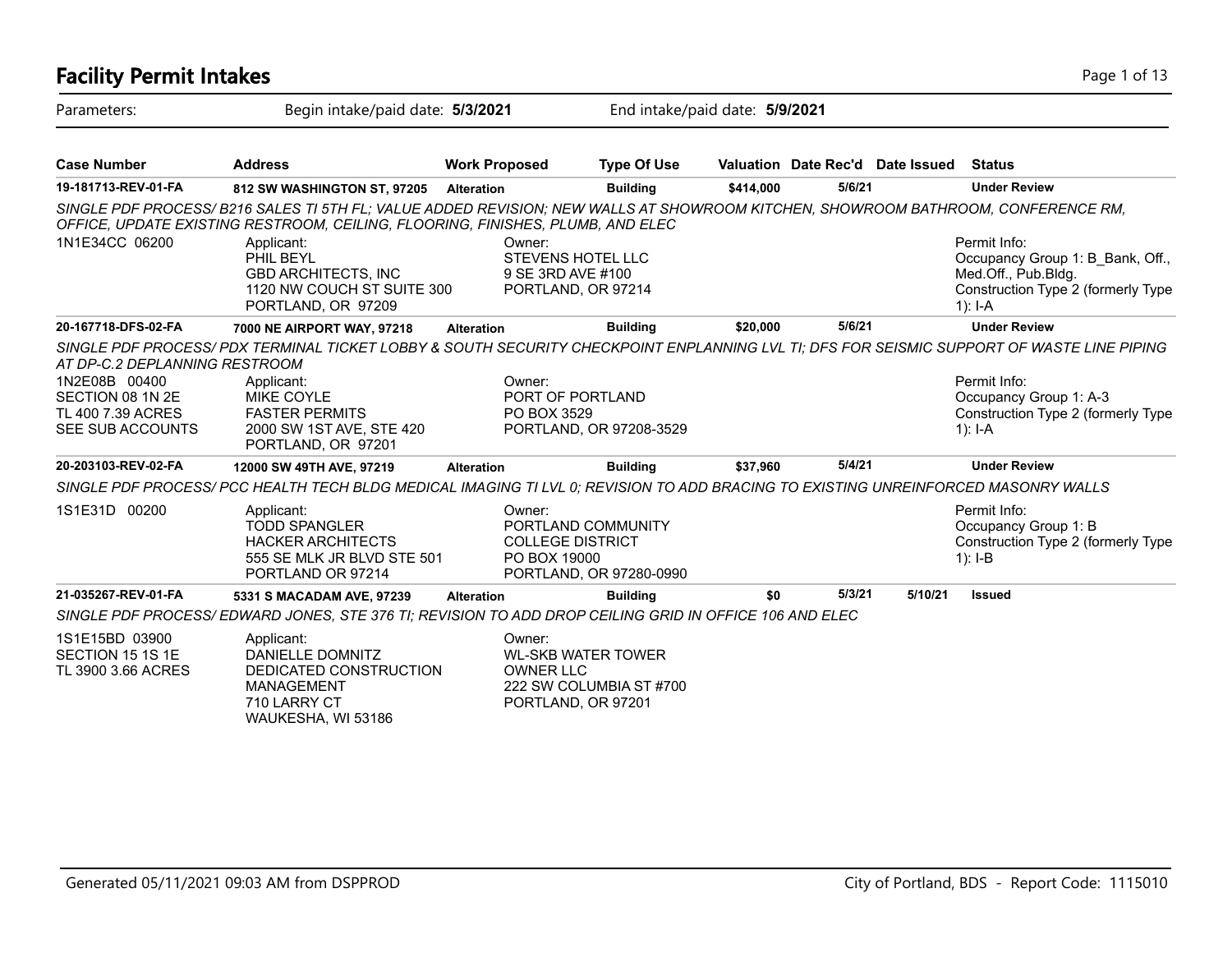# **Facility Permit Intakes** Page 2 of 13

| <b>Case Number</b>                                 | <b>Address</b>                                                                                                                           | <b>Work Proposed</b>                             | <b>Type Of Use</b>                        |                                                                                    | Valuation Date Rec'd Date Issued | Status                                                                                                                                       |
|----------------------------------------------------|------------------------------------------------------------------------------------------------------------------------------------------|--------------------------------------------------|-------------------------------------------|------------------------------------------------------------------------------------|----------------------------------|----------------------------------------------------------------------------------------------------------------------------------------------|
| 21-042892-000-00-FA                                | 10201 SE MAIN ST, 97216                                                                                                                  | <b>Alteration</b>                                | <b>Building</b>                           | \$53,250                                                                           | 5/3/21                           | <b>Under Review</b>                                                                                                                          |
| FLOORING, FINISHES, PLUMB AND ELEC                 | F17/ ADVENTIST POB 3 SUITE 10A 1ST FLR TI; MINOR DEMO, REMODEL EXAM RMS, MA STATION AREA, BLOOD DRAW RM, CLEAN SUPPLY CLOSET, CEILING,   |                                                  |                                           |                                                                                    |                                  |                                                                                                                                              |
| 1S2E03BC 01300                                     | Applicant:<br><b>ALIA BIRR</b><br>ANDERSON DABROWSKI<br><b>ARCHITECTS</b><br>7650 SW BEVELAND ST STE 120<br>PORTLAND, OR 97223           | Owner:<br><b>MEDICAL CENTER</b><br>PO BOX 619135 | PORTLAND ADVENTIST<br>ROSEVILLE, CA 95661 | CCB - Contractor:<br><b>CONSTRUCTION LLC</b><br>PO BOX 33532<br>PORTLAND, OR 97292 | <b>VIKING ENGINEERING AND</b>    | Permit Info:<br>Occupancy Group 1: B<br>Construction Type 2 (formerly Type<br>$1): V-B$                                                      |
| 21-042921-000-00-FA                                | 10000 SE MAIN ST, 97216                                                                                                                  | <b>Alteration</b>                                | <b>Building</b>                           | \$519,550                                                                          | 5/3/21                           | <b>Under Review</b>                                                                                                                          |
| FINISHES, PLUMB AND ELEC                           | F21/ ADVENTIST GI CLINIC SUITE 112 1ST FLR TI; DEMO WALLS, RELOCATE BATHRM, REMODEL EXAM RMS, OFFICES, MA STATION RM, CEILING, FLOORING, |                                                  |                                           |                                                                                    |                                  |                                                                                                                                              |
| 1S2E04A 02400<br><b>EVERGLADE</b><br>LOT 6 TL 2400 | Applicant:<br><b>ALIA BIRR</b><br>ANDERSON DABROWSKI<br><b>ARCHITECTS</b><br>7650 SW BEVELAND ST STE 120<br>PORTLAND, OR 97223           | Owner:<br><b>MEDICAL CENTER</b><br>PO BOX 619135 | PORTLAND ADVENTIST<br>ROSEVILLE, CA 95661 |                                                                                    |                                  | Permit Info:<br>Occupancy Group 1: I-2<br>Construction Type 2 (formerly Type<br>1): $I - A$                                                  |
| 21-042948-000-00-FA                                | 10201 SE MAIN ST, 97216                                                                                                                  | <b>Alteration</b>                                | <b>Building</b>                           | \$192.195                                                                          | 5/3/21                           | <b>Under Review</b>                                                                                                                          |
|                                                    | SOILED HOLD RM, BATHRM, RECEPTION AREA, CEILING, FLOORING, FINISHES, PLUMB AND ELEC                                                      |                                                  |                                           |                                                                                    |                                  | F19/ ADVENTIST POB 3 SUITE 11 PORTLAND LUNG CLINIC 1ST FLR TI; DEMO WALLS, NEW WALLS TO CREATE MA STATIONS, REMODEL EXAM RMS, STAFF LOUNGE,  |
| 1S2E03BC 01300                                     | Applicant:<br><b>ALIA BIRR</b><br>ANDERSON DABROWSKI<br><b>ARCHITECTS</b><br>7650 SW BEVELAND ST STE 120<br>PORTLAND, OR 97223           | Owner:<br><b>MEDICAL CENTER</b><br>PO BOX 619135 | PORTLAND ADVENTIST<br>ROSEVILLE, CA 95661 | CCB - Contractor:<br><b>CONSTRUCTION LLC</b><br>PO BOX 33532<br>PORTLAND, OR 97292 | <b>VIKING ENGINEERING AND</b>    | Permit Info:<br>Occupancy Group 1: B<br>Construction Type 2 (formerly Type<br>1): V-B                                                        |
| 21-042972-000-00-FA                                | 10000 SE MAIN ST, 97216                                                                                                                  | <b>Alteration</b>                                | <b>Building</b>                           | \$310,350                                                                          | 5/3/21                           | <b>Under Review</b>                                                                                                                          |
|                                                    | MA STATION, CEILING, FLOORING, FINISHES, PLUMB AND ELEC                                                                                  |                                                  |                                           |                                                                                    |                                  | F23/ ADVENTIST POB 1 MULTI SPECIALTY SURGERY CLINIC STE 316 3RD FLR TI; MINOR DEMO, REMODEL EXAM RMS, TREATMENT RM, BATHRM, CLEAN SUPPLY RM, |
| 1S2E04A 02400                                      | Applicant:                                                                                                                               | Owner:                                           |                                           | CCB - Contractor:                                                                  |                                  | Permit Info:                                                                                                                                 |
| <b>EVERGLADE</b><br>LOT 6 TL 2400                  | <b>ALIA BIRR</b><br>ANDERSON DABROWSKI<br><b>ARCHITECTS</b><br>7650 SW BEVELAND ST STE 120<br>PORTLAND, OR 97223                         | <b>MEDICAL CENTER</b><br>PO BOX 619135           | PORTLAND ADVENTIST<br>ROSEVILLE, CA 95661 | <b>CONSTRUCTION LLC</b><br>PO BOX 33532<br>PORTLAND, OR 97292                      | <b>VIKING ENGINEERING AND</b>    | Occupancy Group 1: I-2<br>Construction Type 2 (formerly Type<br>1): $I - A$                                                                  |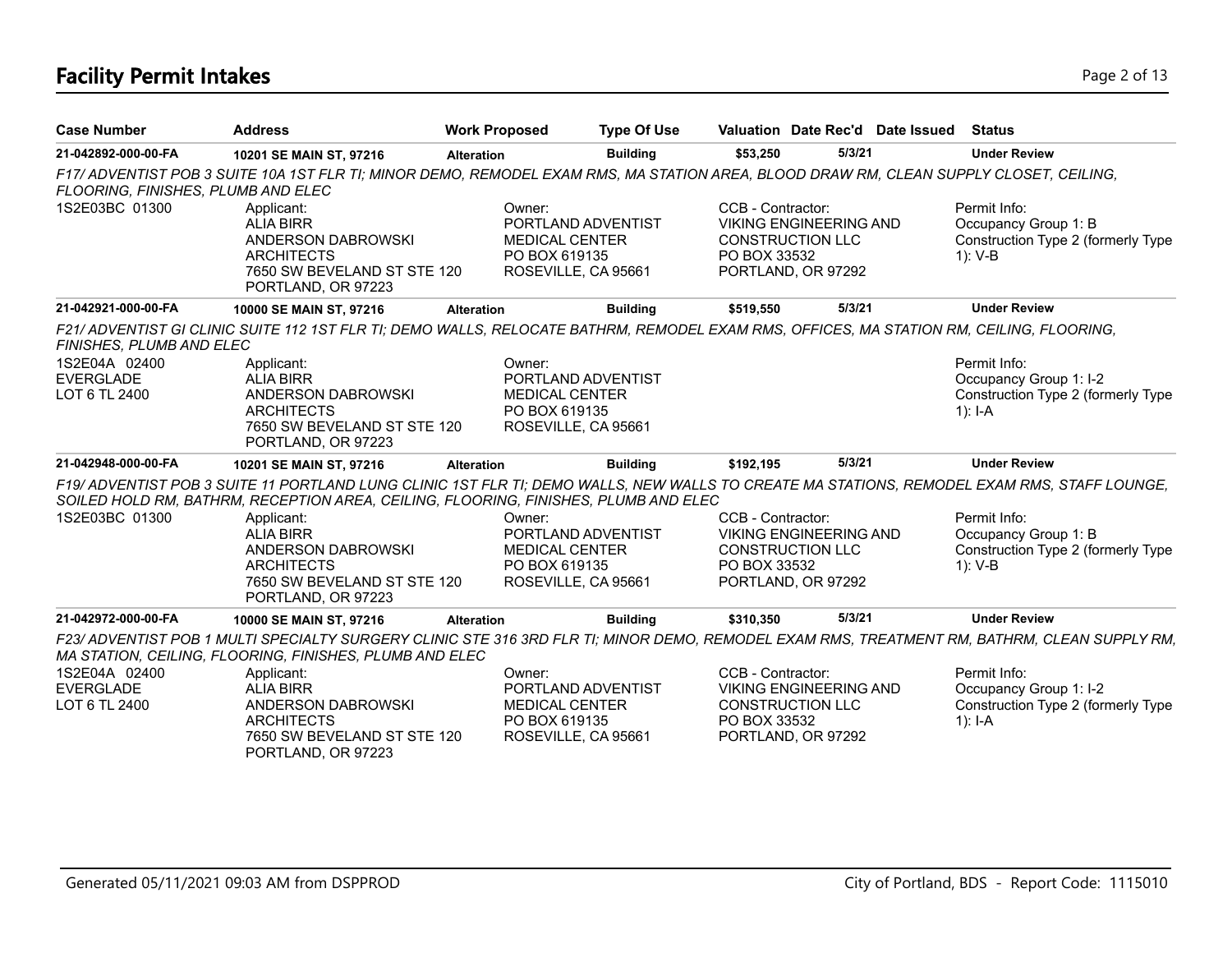# **Facility Permit Intakes** Page 3 of 13

| <b>Case Number</b>                                                                                            | <b>Address</b>                                                                                                                                                                                                                                                                | <b>Work Proposed</b> |                                                                                                     | <b>Type Of Use</b>      |                                                                | Valuation Date Rec'd Date Issued                                                 |         | Status                                                                                                                                 |
|---------------------------------------------------------------------------------------------------------------|-------------------------------------------------------------------------------------------------------------------------------------------------------------------------------------------------------------------------------------------------------------------------------|----------------------|-----------------------------------------------------------------------------------------------------|-------------------------|----------------------------------------------------------------|----------------------------------------------------------------------------------|---------|----------------------------------------------------------------------------------------------------------------------------------------|
| 21-043091-000-00-FA                                                                                           | 5050 NE HOYT ST, 97213                                                                                                                                                                                                                                                        | <b>Alteration</b>    |                                                                                                     | <b>Building</b>         | \$556,000                                                      | 5/3/21                                                                           | 5/10/21 | <b>Issued</b>                                                                                                                          |
| CEILING, FLOORING, FINISHES, PLUMB, AND ELEC                                                                  |                                                                                                                                                                                                                                                                               |                      |                                                                                                     |                         |                                                                |                                                                                  |         | SINGLE PDF PROCESS/PHYSPLANPPMC - SUITE 155 TI; DEMO WALLS, NEW WALLS TO CREATE EXAM RMS AND RECONFIGURE EXISTING EXAM RM AND WORK RM, |
| 1N2E31BD 03800<br><b>CENTER ADD</b><br>BLOCK <sub>3</sub><br>INC PT VAC ST LOT 1-13<br>LOT 15-26 EXC PT IN ST | Applicant:<br><b>SHAWN SHIELD</b><br><b>JRJ ARCHITECTS</b><br>15455 NW GREENBRIER PKWY STE<br>260                                                                                                                                                                             |                      | Owner:<br>PROVIDENCE HEALTH &<br>SERVICES-OREGON<br>800 5TH AVE #1200<br>SEATTLE, WA 98104          |                         | CCB - Contractor:<br><b>MICHAEL CARRIGG</b><br>PO BOX 6712     | ANDERSEN CONSTRUCTION<br><b>COMPANY OF OREGON LLC</b>                            |         |                                                                                                                                        |
|                                                                                                               | BEAVERTON OR 97006                                                                                                                                                                                                                                                            |                      |                                                                                                     |                         |                                                                | PORTLAND, OR 97228                                                               |         |                                                                                                                                        |
| 21-043197-000-00-FA                                                                                           | 4380 S MACADAM AVE, 97239                                                                                                                                                                                                                                                     | <b>Alteration</b>    |                                                                                                     | <b>Building</b>         | \$41,311                                                       | 5/3/21                                                                           | 5/10/21 | <b>Issued</b>                                                                                                                          |
| FLOORING, FINISHES, AND ELEC                                                                                  | SINGLE PDF PROCESS/ABBOTT LAW, STE 590 TI; NEW TENANT - NEW WALLS TO CREATE OFFICES, RECEPTION, STORAGE, CONFERENCE RM, CEILING,                                                                                                                                              |                      |                                                                                                     |                         |                                                                |                                                                                  |         |                                                                                                                                        |
| 1S1E10DC 00800<br>SECTION 10 1S 1E<br>TL 800 3.18 ACRES<br>DEFERRAL-POTENTIAL<br>ADDITIONAL TAX               | Applicant:<br><b>STACY BENGTSON</b><br><b>LRS ARCHITECTS</b><br>720 NW Davis St., Ste 300<br>Portland, OR 97209                                                                                                                                                               |                      | Owner:<br><b>CLARITY VENTURES RF</b><br><b>PORTLAND</b><br>666 BURRARD ST #3210<br>, CANADA V6C 2X8 |                         | CCB - Contractor:<br><b>CHRIS HOLBROOK</b><br>9317 NE 30TH AVE | <b>CONSTRUCTION LLC</b><br>VANCOUVER, WA 98665                                   |         |                                                                                                                                        |
|                                                                                                               |                                                                                                                                                                                                                                                                               |                      | <b>VANCOUVER BC</b>                                                                                 |                         |                                                                |                                                                                  |         |                                                                                                                                        |
| 21-044035-000-00-FA                                                                                           | 15670 N LOMBARD ST, 97203                                                                                                                                                                                                                                                     | <b>Alteration</b>    |                                                                                                     | <b>Building</b>         | \$47,775                                                       | 5/5/21                                                                           |         | <b>Under Review</b>                                                                                                                    |
|                                                                                                               | SINGLE PDF PROCESS/VALVOLINE RACKING SP 30B TI; HIGH PILE PALLET RACKING MAX HEIGHT 10 FT                                                                                                                                                                                     |                      |                                                                                                     |                         |                                                                |                                                                                  |         |                                                                                                                                        |
| 2N1W23D 00900                                                                                                 | Applicant:<br><b>DAN WILLIAMS</b><br><b>FASTER PERMITS</b><br>2000 SW 1ST AVE SUITE 420<br>PORTLAND OR 97201                                                                                                                                                                  |                      | Owner:<br>PORT OF PORTLAND<br>PO BOX 3529                                                           | PORTLAND, OR 97208-3529 | CCB - Contractor:                                              | <b>WIZE SOLUTIONS INC</b><br>2500 S DECKER LAKE BLVD 20<br>WEST VALLEY, UT 84119 |         |                                                                                                                                        |
| 21-044210-000-00-FA                                                                                           | 12000 SW 49TH AVE, 97219                                                                                                                                                                                                                                                      | <b>Alteration</b>    |                                                                                                     | <b>Building</b>         | \$1,975,900                                                    | 5/5/21                                                                           |         | <b>Under Review</b>                                                                                                                    |
| FINISHES, PLUMB AND ELEC                                                                                      | F38/ PCC SYLVANIA AUTO & METALS BLDG TI; EXTERIOR - NEW WALKWAYS, STORMWATER SYSTEM, PLANTING, INTERIOR - 1ST FLR DEMO WALLS TO ENLARGE<br>CLASSRM, NEW WALLS TO CREATE STORAGE RM, REPLACE MACHINE SHOP DOORS, 2ND FLR NEW WALLS TO CREATE MECHANICAL RM, CEILING, FLOORING, |                      |                                                                                                     |                         |                                                                |                                                                                  |         |                                                                                                                                        |
| 1S1E31D 00200                                                                                                 | Applicant:<br>MILES WOOFTER<br>WOOFTER BOLCH ARCHITECTURE<br>107 SE WASHINGTON ST, SUITE 228<br>PORTLAND, OR 97214                                                                                                                                                            |                      | Owner:<br>PORTLAND COMMUNITY<br><b>COLLEGE DISTRICT</b><br>PO BOX 19000                             | PORTLAND, OR 97280-0990 | CCB - Contractor:                                              | FORTIS CONSTRUCTION INC<br>1705 SW TAYLOR ST SUITE 200<br>PORTLAND, OR 97205     |         |                                                                                                                                        |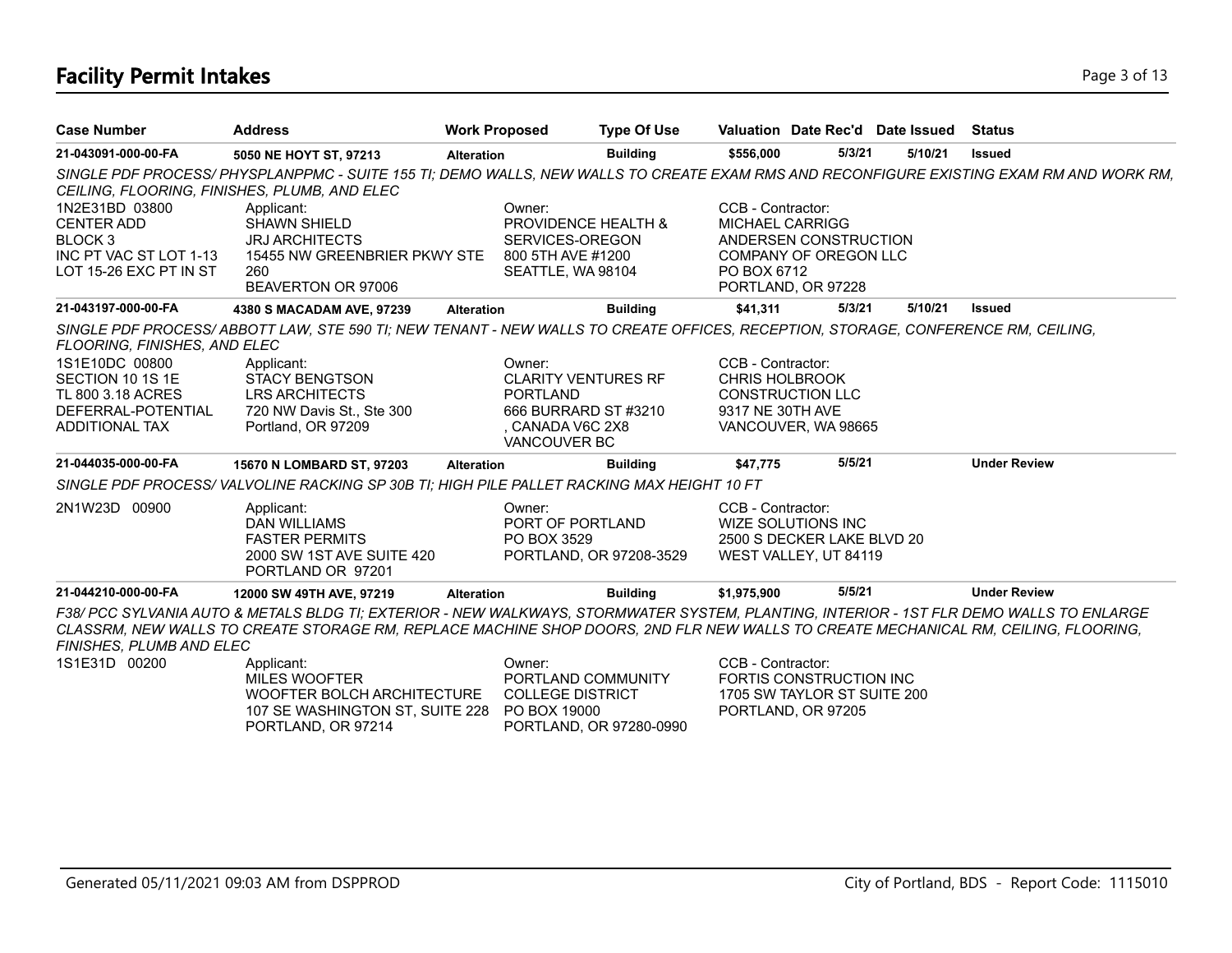# **Facility Permit Intakes** Page 4 of 13

| <b>Case Number</b>                                                                           | <b>Address</b>                                                                                                                                                                                                                                  | <b>Work Proposed</b> |                                                                               | <b>Type Of Use</b>                                                                       |                                        |                                                                      | Valuation Date Rec'd Date Issued | <b>Status</b>                                                                           |
|----------------------------------------------------------------------------------------------|-------------------------------------------------------------------------------------------------------------------------------------------------------------------------------------------------------------------------------------------------|----------------------|-------------------------------------------------------------------------------|------------------------------------------------------------------------------------------|----------------------------------------|----------------------------------------------------------------------|----------------------------------|-----------------------------------------------------------------------------------------|
| 21-044354-000-00-FA                                                                          | 133 SW 2ND AVE, 97204                                                                                                                                                                                                                           | <b>Alteration</b>    |                                                                               | <b>Building</b>                                                                          | \$95,000                               | 5/5/21                                                               |                                  | <b>Under Review</b>                                                                     |
|                                                                                              | SINGLE PDF PROCESS/ LANDLORD WK FOR FUTURE TENANT, STE 100 TI; DEMO WALLS, STAIRS AND PART OF EXISTING MEZZANINE, RECONFIGURE EXISTING<br>RESTROOM, CEILING, FLOORING, FINISHES, PLUMB, AND ELEC - FUTURE PERMIT FOR NEW TENANT MAY BE REQUIRED |                      |                                                                               |                                                                                          |                                        |                                                                      |                                  |                                                                                         |
| 1N1E34CD 02200<br><b>PORTLAND</b><br>BLOCK 31<br>LOT 3&4                                     | Applicant:<br><b>STEVEN EHLBECK</b><br><b>SERA ARCHITECTS</b><br>338 NW 5TH AVE<br>PORTLAND OR 97209                                                                                                                                            |                      | Owner:<br>1717 SW ELM ST                                                      | PT POPE PROPERTIES LLC<br>PORTLAND, OR 97201-2326                                        | CCB - Contractor:                      | R & H CONSTRUCTION CO<br>2019 NW WILSON ST<br>PORTLAND, OR 97209     |                                  |                                                                                         |
| 21-044570-000-00-FA                                                                          | 129 SW 4TH AVE, 97204                                                                                                                                                                                                                           | <b>Alteration</b>    |                                                                               | <b>Building</b>                                                                          | \$560,000                              | 5/6/21                                                               |                                  | <b>Under Review</b>                                                                     |
|                                                                                              | SINGLE PDF PROCESS/US BANCORP PARKING GARAGE COILING DOORS; INSTALL 6 NEW SECURITY COILING DOORS TO GARAGE ENTRANCES & EXITS AND<br>ELEVATOR PLAZA ENTRANCE, FINISHES AND ELEC                                                                  |                      |                                                                               |                                                                                          |                                        |                                                                      |                                  |                                                                                         |
| 1N1E34CD 02900                                                                               | Applicant:<br><b>GLEN PAK</b><br>1120 NW COUCH STREET SUITE 300<br>PORTLAND, OR 97209                                                                                                                                                           |                      |                                                                               |                                                                                          | CCB - Contractor:<br><b>MIKE BROWN</b> | RUSSELL CONSTRUCTION INC<br>20915 SW 105TH AVE<br>TUALATIN, OR 97062 |                                  |                                                                                         |
| 21-045123-000-00-FA                                                                          | 12000 SW 49TH AVE, 97219                                                                                                                                                                                                                        | <b>Alteration</b>    |                                                                               | <b>Building</b>                                                                          | \$390.000                              | 5/7/21                                                               |                                  | <b>Under Review</b>                                                                     |
| AND ELEC                                                                                     | SINGLE PDF PROCESS/HEALTH TECH BLDG RESTROOM TI STE 265; DEMO WALLS, NEW WALLS TO CREATE RESTROOMS, CEILING, FLOORING, FINISHES, PLUMB,                                                                                                         |                      |                                                                               |                                                                                          |                                        |                                                                      |                                  |                                                                                         |
| 1S1E31D 00200                                                                                | Applicant:<br><b>KIRSTEN HEMING</b><br><b>HACKER ARCHITECTS</b><br>555 SE MLK JR BLVD STE #501<br>PORTLAND OR 97214                                                                                                                             |                      | Owner:<br>PORTLAND COMMUNITY<br><b>COLLEGE DISTRICT</b><br>PO BOX 19000       | PORTLAND, OR 97280-0990                                                                  | CCB - Contractor:<br>550 SW 12TH AVE   | LEASE CRUTCHER LEWIS LLC<br>PORTLAND, OR 97205                       |                                  | Permit Info:<br>Occupancy Group 1: B<br>Construction Type 2 (formerly Type<br>$1$ : I-B |
| 21-045252-000-00-FA                                                                          | 1500 SW 1ST AVE, 97201                                                                                                                                                                                                                          | <b>Alteration</b>    |                                                                               | <b>Building</b>                                                                          | \$45,000                               | 5/7/21                                                               |                                  | <b>Under Review</b>                                                                     |
|                                                                                              | SINGLE PDF PROCESS/ENGRAV, SRE 1150 TI; NEW TENANT - DEMO WALLS, NEW WALLS FOR OFFICES, CONFERENCE RM, RECEPTION AND UPGRADE TO<br>EXISTING BREAK RM, FLOORING, FINISHES, PLUMB, AND ELEC                                                       |                      |                                                                               |                                                                                          |                                        |                                                                      |                                  |                                                                                         |
| 1S1E03CA 00600<br><b>PORTLAND</b><br><b>BLOCK 116 TL 600</b>                                 | Applicant:<br><b>HEIDI PAYNE</b><br><b>BAINBRIDGE DESIGN</b><br>1000 SW BROADWAY STE 1700<br>PORTLAND, OR 97205                                                                                                                                 |                      | Owner:<br><b>FACILITIES</b>                                                   | <b>URBAN OFFICE &amp; PARKING</b><br>111 SW COLUMBIA ST #1380<br>PORTLAND, OR 97201-5845 | CCB - Contractor:<br><b>MIKE BROWN</b> | RUSSELL CONSTRUCTION INC<br>20915 SW 105TH AVE<br>TUALATIN, OR 97062 |                                  | Permit Info:<br>Occupancy Group 1: B<br>Construction Type 2 (formerly Type<br>$1$ : I-A |
| 21-045284-000-00-FA                                                                          | 850 SE 3RD AVE, 97214                                                                                                                                                                                                                           | <b>Alteration</b>    |                                                                               | <b>Building</b>                                                                          | \$10,000                               | 5/7/21                                                               |                                  | <b>Under Review</b>                                                                     |
|                                                                                              | SINGLE PDF PROCESS/ FIN BUILDERS CO STE 402 TI; DEMO DOOR, NEW WALLS TO CREATE OFFICE, PHONE RM, CONFERENCE RM, AND ELEC                                                                                                                        |                      |                                                                               |                                                                                          |                                        |                                                                      |                                  |                                                                                         |
| 1S1E03AA 04600<br><b>EAST PORTLAND</b><br>BLOCK 85<br>LOT 1 EXC PT IN ST<br>LOT <sub>2</sub> | Applicant:<br><b>BEN CARR</b><br>ALL HANDS ARCHITECTURE LLC<br>3860 N MELROSE DR<br>PORTLAND OR 97227<br><b>USA</b>                                                                                                                             |                      | Owner:<br>SE 3RD TREE FARM LLC<br>2500 NE SANDY BLVD #C<br>PORTLAND, OR 97232 |                                                                                          | CCB - Contractor:<br>FIN BUILDERS CO   | 850 SE 3RD AVE SUITE 402<br>PORTLAND, OR 97214                       |                                  |                                                                                         |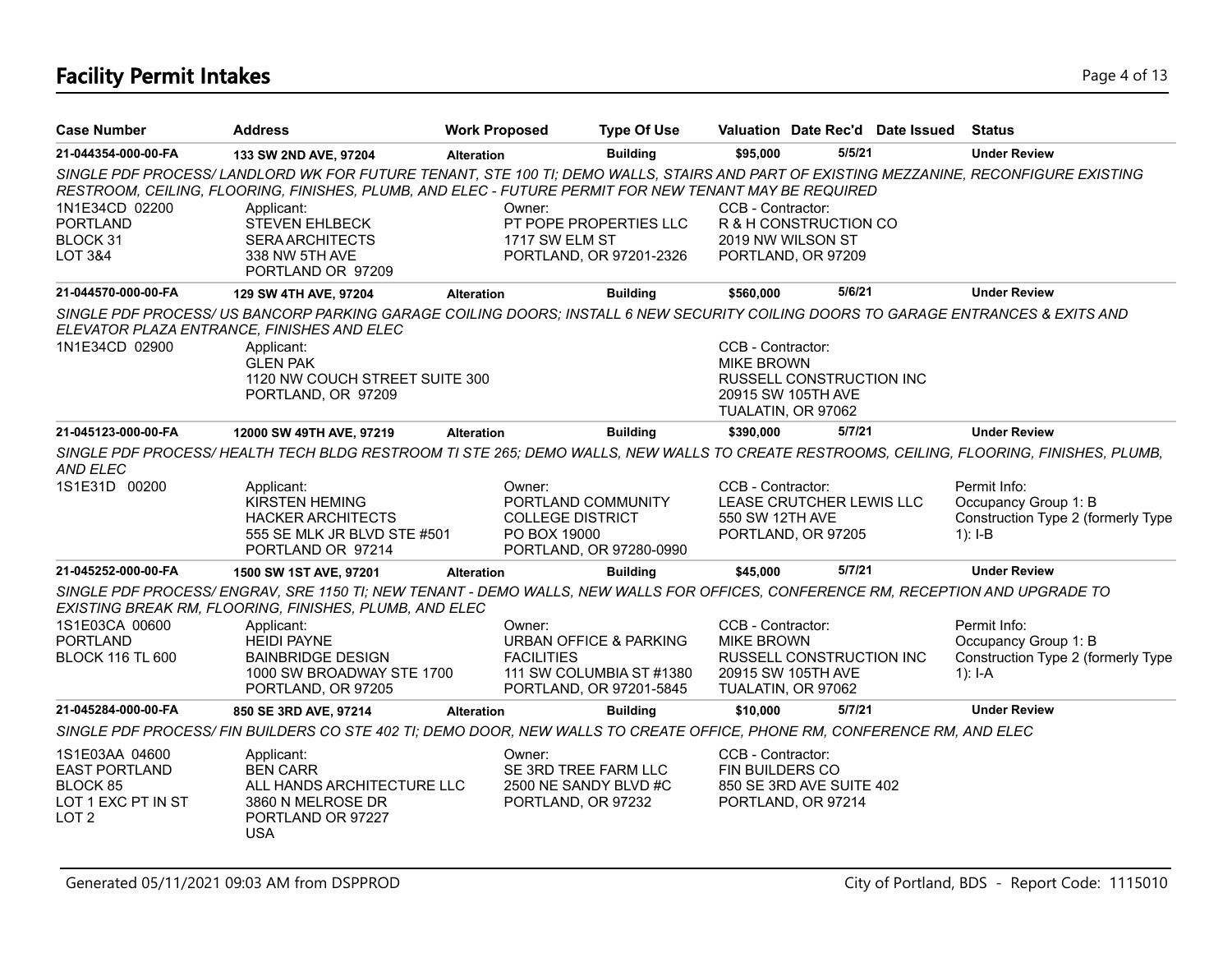# **Facility Permit Intakes** Page 5 of 13

| <b>Case Number</b>                                                                                                        | <b>Address</b>                                                                                                                                                                                                                           | <b>Work Proposed</b> |                                                                      | <b>Type Of Use</b>                                                                            | Valuation Date Rec'd Date Issued                                                                                       |        |        | <b>Status</b>                                                                            |
|---------------------------------------------------------------------------------------------------------------------------|------------------------------------------------------------------------------------------------------------------------------------------------------------------------------------------------------------------------------------------|----------------------|----------------------------------------------------------------------|-----------------------------------------------------------------------------------------------|------------------------------------------------------------------------------------------------------------------------|--------|--------|------------------------------------------------------------------------------------------|
| 21-042780-000-00-FA                                                                                                       | 1151 SW VERMONT ST, 97219                                                                                                                                                                                                                | <b>Alteration</b>    |                                                                      | Electrical                                                                                    | \$0                                                                                                                    | 5/3/21 |        | <b>Under Review</b>                                                                      |
| 1S1E16DC 03700<br>SECTION 16 1S 1E<br>TL 3700 14.15 ACRES                                                                 | pwr - RIEKE ELEMTARY SCHOOL REROOF & IMPROVEMENTS 3 BLDGS & ALL FLRS; BLDG 1, 2 & COVERED PLAY STRUCTURE, EXTERIOR - REROOF ALL<br>STRUCTURES, ; INTERIOR - MINOR REMODEL OF BATHRMS, CORRIDORS/DOOR HARDWARE, NEW LADDER, CEILING, ELEC |                      | Owner:<br>SCHOOL DISTRICT NO 1<br>PO BOX 3107                        | PORTLAND, OR 97208-3107                                                                       |                                                                                                                        |        |        |                                                                                          |
| 21-042787-000-00-FA                                                                                                       | 7700 SE REED COLLEGE PL,<br>97202                                                                                                                                                                                                        | <b>Alteration</b>    |                                                                      | <b>Electrical</b>                                                                             | \$0                                                                                                                    | 5/3/21 |        | <b>Under Review</b>                                                                      |
| <b>CEILING, ELEC</b><br>1S1E24DB 02900<br><b>EASTMORELAND</b><br>INC ALL VAC E 34TH ST W<br>OF & ADJ BLOCK 61<br>BLOCK 62 | pwr - DUNIWAY ELEMENTARY SCHOOL REROOF & IMPROVEMENTS ALL FLRS; EXTERIOR REROOF BUILDING; INTERIOR - MINOR REPAIR TO DOORS & HEADERS,                                                                                                    |                      | Owner:<br>SCHOOL DISTRICT NO 1<br>PO BOX 3107                        | PORTLAND, OR 97208-3107                                                                       |                                                                                                                        |        |        |                                                                                          |
| 21-042804-000-00-FA                                                                                                       | 3310 SW US VETERANS<br><b>HOSPITAL RD - Unit PP, 97201</b>                                                                                                                                                                               | <b>Alteration</b>    |                                                                      | <b>Electrical</b>                                                                             | \$0                                                                                                                    | 5/3/21 | 5/3/21 | Final                                                                                    |
|                                                                                                                           | power-Add quad receptacles for RM C202 monitor from existing circuit                                                                                                                                                                     |                      |                                                                      |                                                                                               |                                                                                                                        |        |        |                                                                                          |
| 1S1E09<br>00200                                                                                                           | Applicant:<br>DYNALECTRIC COMPANY<br>2225 NW 20th Ave.<br>PORTLAND OR 97209                                                                                                                                                              |                      | Owner:<br><b>HIGHER EDUCATION</b><br><b>RD</b>                       | OREGON STATE BOARD OF<br>3181 SW SAM JACKSON PARK 2225 NW 20TH AVE<br>PORTLAND, OR 97239-3011 | CCB - Contractor:<br><b>CELINE WILLIAMS</b><br>DYNALECTRIC COMPANY<br>PORTLAND, OR 97209                               |        |        | Permit Info:<br>Occupancy Group 1: B<br>Construction Type 2 (formerly Type<br>$1)$ : V-B |
| 21-042813-000-00-FA                                                                                                       | 900 SW 5TH AVE, 97204                                                                                                                                                                                                                    | <b>Alteration</b>    |                                                                      | <b>Electrical</b>                                                                             | \$0                                                                                                                    | 5/3/21 | 5/3/21 | <b>Issued</b>                                                                            |
| hvac controls-UNION BANK 25TH FLR TI                                                                                      |                                                                                                                                                                                                                                          |                      |                                                                      |                                                                                               |                                                                                                                        |        |        |                                                                                          |
| 1S1E03BB 00200<br><b>PORTLAND</b><br>BLOCK 59<br><b>LOT 1-8</b>                                                           | Applicant:<br>NORTHWEST CONTROL COMPANY<br>PO BOX 22919<br><b>MILWAUKIE OR 97269-2919</b>                                                                                                                                                |                      | Owner:<br>STANDARD INS CO<br><b>PO BOX 711</b><br>PORTLAND, OR 97204 |                                                                                               | CCB - Contractor:<br><b>MARK JOHNSON</b><br>NORTHWEST CONTROL<br><b>COMPANY</b><br>PO BOX 22919<br>MILWAUKIE, OR 97269 |        |        | Permit Info:<br>Occupancy Group 1: B<br>Construction Type 2 (formerly Type<br>$1$ : I-FR |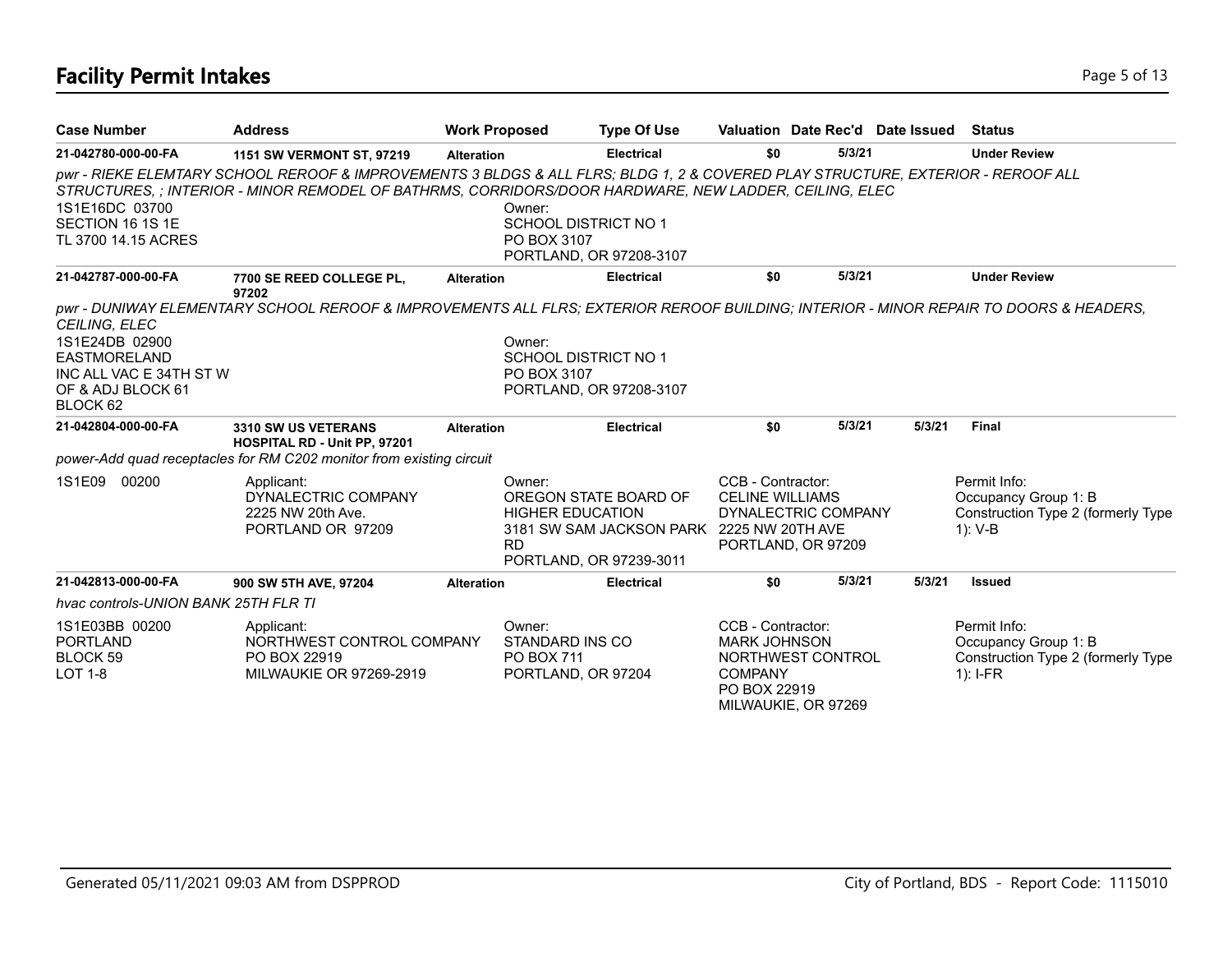# **Facility Permit Intakes** Page 6 of 13

| <b>Case Number</b>                                                                                                                                     | <b>Address</b>                                                                                                                                                                                                                                                                                                                                | <b>Work Proposed</b>                           | <b>Type Of Use</b>                                                                          |                                                                            |                                           | Valuation Date Rec'd Date Issued | Status                                                                                                                     |
|--------------------------------------------------------------------------------------------------------------------------------------------------------|-----------------------------------------------------------------------------------------------------------------------------------------------------------------------------------------------------------------------------------------------------------------------------------------------------------------------------------------------|------------------------------------------------|---------------------------------------------------------------------------------------------|----------------------------------------------------------------------------|-------------------------------------------|----------------------------------|----------------------------------------------------------------------------------------------------------------------------|
| 21-042818-000-00-FA                                                                                                                                    | 900 SW 5TH AVE, 97204                                                                                                                                                                                                                                                                                                                         | <b>Alteration</b>                              | <b>Electrical</b>                                                                           | \$0                                                                        | 5/3/21                                    | 5/3/21                           | <b>Issued</b>                                                                                                              |
| 1S1E03BB 00200<br><b>PORTLAND</b><br><b>BLOCK 59</b><br><b>LOT 1-8</b>                                                                                 | hvac controls - UNION BANK GRND FLR TI; MINOR DEMO, NEW WALLS TO CREATE VESTIBULE AREA, WAITING AREA, LOBBY, TELLER AREA, WORK RM, IT RM, CASH<br>RM, BREAKRM, BATHRM, CONFERENCE RM, FUTURE ATM RM, CEILING, FLOORING, FINISHES, PLUMB AND ELEC<br>Applicant:<br>NORTHWEST CONTROL COMPANY<br>PO BOX 22919<br><b>MILWAUKIE OR 97269-2919</b> | Owner:<br>STANDARD INS CO<br><b>PO BOX 711</b> | PORTLAND, OR 97204                                                                          | CCB - Contractor:<br><b>MARK JOHNSON</b><br><b>COMPANY</b><br>PO BOX 22919 | NORTHWEST CONTROL<br>MILWAUKIE, OR 97269  |                                  | Permit Info:<br>Occupancy Group 1: B<br>Construction Type 2 (formerly Type<br>$1$ : I-FR                                   |
| 21-043124-000-00-FA                                                                                                                                    | 6936 N FATHOM ST, 97217                                                                                                                                                                                                                                                                                                                       | <b>Alteration</b>                              | <b>Electrical</b>                                                                           | \$0                                                                        | 5/3/21                                    | 5/3/21                           | <b>Issued</b>                                                                                                              |
| FINISHES AND ELEC<br>1N1E17B 00200<br>SECTION 17 1N 1E<br>TL 200 24.90 ACRES<br><b>LAND &amp; IMPS SEE</b><br>R646162 (R941170881)<br>FOR MACH & EQUIP | feed for equipment - DAIMLER WESTERN STAR NEW EQUIPMENT MEZZANINE; INSTALL NEW MEZZANINE FOR CONVEYOR/PRODUCTION EQUIPMENT CONTROLS,<br>Applicant:<br><b>OEG INC</b><br>1709 SE 3RD AVE.<br>PORTLAND OR 97214-4547                                                                                                                            | Owner:<br>AMERICA LLC<br>PO BOX 3820           | DAIMLER TRUCKS NORTH<br>PORTLAND, OR 97208-3820                                             |                                                                            |                                           |                                  | Permit Info:<br>Occupancy Group 1: H-2 High<br>Hazard 2<br>Construction Type 2 (formerly Type<br>1): $II-B$                |
| 21-043139-000-00-FA                                                                                                                                    | 101 SW MAIN ST, 97204                                                                                                                                                                                                                                                                                                                         | <b>Alteration</b>                              | <b>Electrical</b>                                                                           | \$0                                                                        | 5/3/21                                    | 5/3/21                           | <b>Issued</b>                                                                                                              |
|                                                                                                                                                        | data - #1500 Greenwood - S-2110 Low voltage cabling for conference room AV System -                                                                                                                                                                                                                                                           |                                                |                                                                                             |                                                                            |                                           |                                  |                                                                                                                            |
| 1S1E03BD 00300<br><b>PORTLAND</b><br>BLOCK 11<br><b>LOT 1-4</b><br>LOT 5-8 EXC PT IN STS                                                               | Applicant:<br>CHRISTENSON ELECTRIC INC<br>17201 NE SACRAMENTO ST<br>PORTLAND OR 97230-5941                                                                                                                                                                                                                                                    | Owner:<br>PLACE OR LLC<br>$367-1$              | <b>MADISON-OFC ONE MAIN</b><br>PO BOX 7517 BILLBOX# 17-<br><b>HICKSVILLE, NY 11802-7517</b> |                                                                            |                                           |                                  | Permit Info:<br>Occupancy Group 1: B Bank, Off.,<br>Med.Off., Pub.Bldg.<br>Construction Type 2 (formerly Type<br>$1$ : I-A |
| 21-043191-000-00-FA                                                                                                                                    | 3232 SW RESEARCH DR - Unit<br><b>VIB, 97239</b>                                                                                                                                                                                                                                                                                               | <b>Alteration</b>                              | <b>Electrical</b>                                                                           | \$0                                                                        | 5/3/21                                    | 5/3/21                           | <b>Issued</b>                                                                                                              |
|                                                                                                                                                        | POWER- OHSU (VIB) 3rd fir Dark Rm - Remove old wire-mold, receptacles and light switches. Install new wire mold fed with 5 existing circuits. Relocate light switch                                                                                                                                                                           |                                                |                                                                                             |                                                                            |                                           |                                  |                                                                                                                            |
| 1S1E09<br>00600                                                                                                                                        | Applicant:<br>DYNALECTRIC COMPANY<br>2225 NW 20th Ave.<br>PORTLAND OR 97209                                                                                                                                                                                                                                                                   | Owner:<br><b>DEPT</b><br><b>RD</b>             | OREGON STATE OF (MEDICAL<br>3181 SW SAM JACKSON PARK 2225 NW 20TH AVE<br>PORTLAND, OR 97239 | CCB - Contractor:<br><b>CELINE WILLIAMS</b>                                | DYNALECTRIC COMPANY<br>PORTLAND, OR 97209 |                                  | Permit Info:<br>Construction Type 2 (formerly Type<br>1): $I-B$                                                            |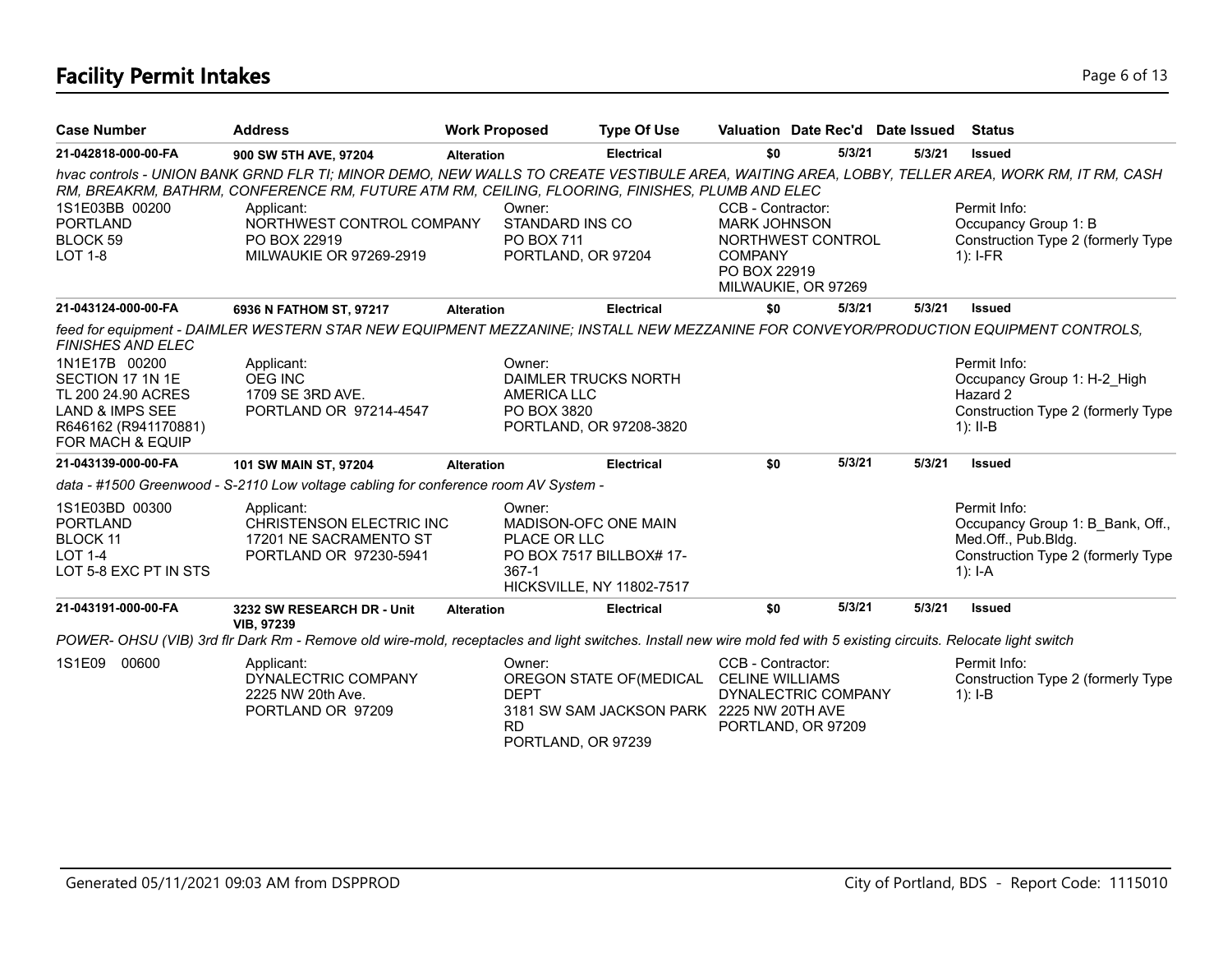# **Facility Permit Intakes** Page 7 of 13

| <b>Case Number</b>                                                                                      | <b>Address</b>                                                                                                                                                                                                                        | <b>Work Proposed</b> |                                                                                            | <b>Type Of Use</b>                                                                    |                   | Valuation Date Rec'd Date Issued          |        | <b>Status</b>                                                   |
|---------------------------------------------------------------------------------------------------------|---------------------------------------------------------------------------------------------------------------------------------------------------------------------------------------------------------------------------------------|----------------------|--------------------------------------------------------------------------------------------|---------------------------------------------------------------------------------------|-------------------|-------------------------------------------|--------|-----------------------------------------------------------------|
| 21-043297-000-00-FA                                                                                     | 5227 NE 152ND AVE                                                                                                                                                                                                                     | <b>Alteration</b>    |                                                                                            | <b>Electrical</b>                                                                     | \$0               | 5/4/21                                    | 5/4/21 | Issued                                                          |
|                                                                                                         | Oregon Spice (Space 5349 & 5401) Outlets for lift chargers and lighting                                                                                                                                                               |                      |                                                                                            |                                                                                       |                   |                                           |        |                                                                 |
| 1N2E24 01800                                                                                            | Applicant:<br>MCCOY ELECTRIC CO INC<br>PO BOX 1550<br>NORTH PLAINS OR 97133-1550                                                                                                                                                      |                      | Owner:<br>SECURITY CAPITAL IND<br><b>TRUST</b><br>2235 FARADAY AVE #O<br>FREMONT, CA 94538 |                                                                                       |                   |                                           |        |                                                                 |
| 21-043314-000-00-FA                                                                                     | 1201 NE LLOYD BLVD, 97232                                                                                                                                                                                                             | <b>Alteration</b>    |                                                                                            | <b>Electrical</b>                                                                     | \$0               | 5/4/21                                    | 5/4/21 | <b>Under Inspection</b>                                         |
| FLOORING, FINISHES, PLUMB AND ELEC<br>1N1E35BD 00400<br><b>HOLLADAYS ADD</b><br><b>BLOCK 142 TL 400</b> | fire alarm - LANDLORD WORK 1ST FLR TI; DEMO WALLS, NEW WALLS TO CREATE SUITE ENTRY, LOUNGE, CONFERENCE RM, OFFICES, STORAGE RM, CEILING,<br>Applicant:<br>POINT MONITOR CORP<br>5863 LAKEVIEW BLVD #100<br>LAKE OSWEGO, OR 97035-7058 |                      | Owner:<br>EGP 1201 PORTLAND LLC<br>2101 L ST NW # 650                                      | WASHINGTON, DC 20037-1277                                                             |                   |                                           |        |                                                                 |
| 21-043405-000-00-FA                                                                                     | 3232 SW RESEARCH DR - Unit                                                                                                                                                                                                            | <b>Alteration</b>    |                                                                                            | <b>Electrical</b>                                                                     | \$0               | 5/4/21                                    | 5/4/21 | <b>Final</b>                                                    |
|                                                                                                         | <b>VIB, 97239</b><br>power-OHSU (VIB) ¿ Vollum drinking fountain floor 2M / MC201 - Provide one GFCI receptacle for drinking fountain from existing circuit (2MN #20)                                                                 |                      |                                                                                            |                                                                                       |                   |                                           |        |                                                                 |
| 1S1E09<br>00600                                                                                         | Applicant:<br>DYNALECTRIC COMPANY<br>2225 NW 20th Ave.<br>PORTLAND OR 97209                                                                                                                                                           |                      | Owner:<br><b>DEPT</b><br><b>RD</b><br>PORTLAND, OR 97239                                   | OREGON STATE OF (MEDICAL CELINE WILLIAMS<br>3181 SW SAM JACKSON PARK 2225 NW 20TH AVE | CCB - Contractor: | DYNALECTRIC COMPANY<br>PORTLAND, OR 97209 |        | Permit Info:<br>Construction Type 2 (formerly Type<br>$1$ : I-B |
| 21-043581-000-00-FA                                                                                     | <b>4555 N CHANNEL AVE</b>                                                                                                                                                                                                             | <b>Alteration</b>    |                                                                                            | <b>Electrical</b>                                                                     | \$0               | 5/4/21                                    | 5/4/21 | <b>Issued</b>                                                   |
|                                                                                                         | CHQ Wind Break Shed - Add 2 circuits for plugs and lights                                                                                                                                                                             |                      |                                                                                            |                                                                                       |                   |                                           |        |                                                                 |
| 1N1E20 00109                                                                                            | Applicant:<br><b>HEIL ELECTRIC CO</b><br>8425 SE STARK ST<br>PORTLAND OR 97216-1137                                                                                                                                                   |                      | Owner:<br>PORT OF PORTLAND<br>PO BOX 3820                                                  | PORTLAND, OR 97208-3849                                                               |                   |                                           |        |                                                                 |
| 21-043793-000-00-FA                                                                                     | 400 SW 6TH AVE, 97204                                                                                                                                                                                                                 | <b>Alteration</b>    |                                                                                            | <b>Electrical</b>                                                                     | \$0               | 5/4/21                                    |        | <b>Under Review</b>                                             |
| AND ELEC<br>1N1E34CC 04000<br><b>PORTLAND</b><br>BLOCK 175<br><b>LOT 5-8</b>                            | power - LANDLORD WORK 2ND FLR TI; DEMO WALLS, RETURN ENTIRE 2ND FLR TO SHELL SPACE FOR FUTURE TENANT BUILD OUT, CEILING, FLOORING, FINISHES                                                                                           |                      | Owner:<br>PORTLAND 400 SIXTH LLC<br>4000 E 3RD AVE #500<br>FOSTER CITY, CA 94404           |                                                                                       |                   |                                           |        |                                                                 |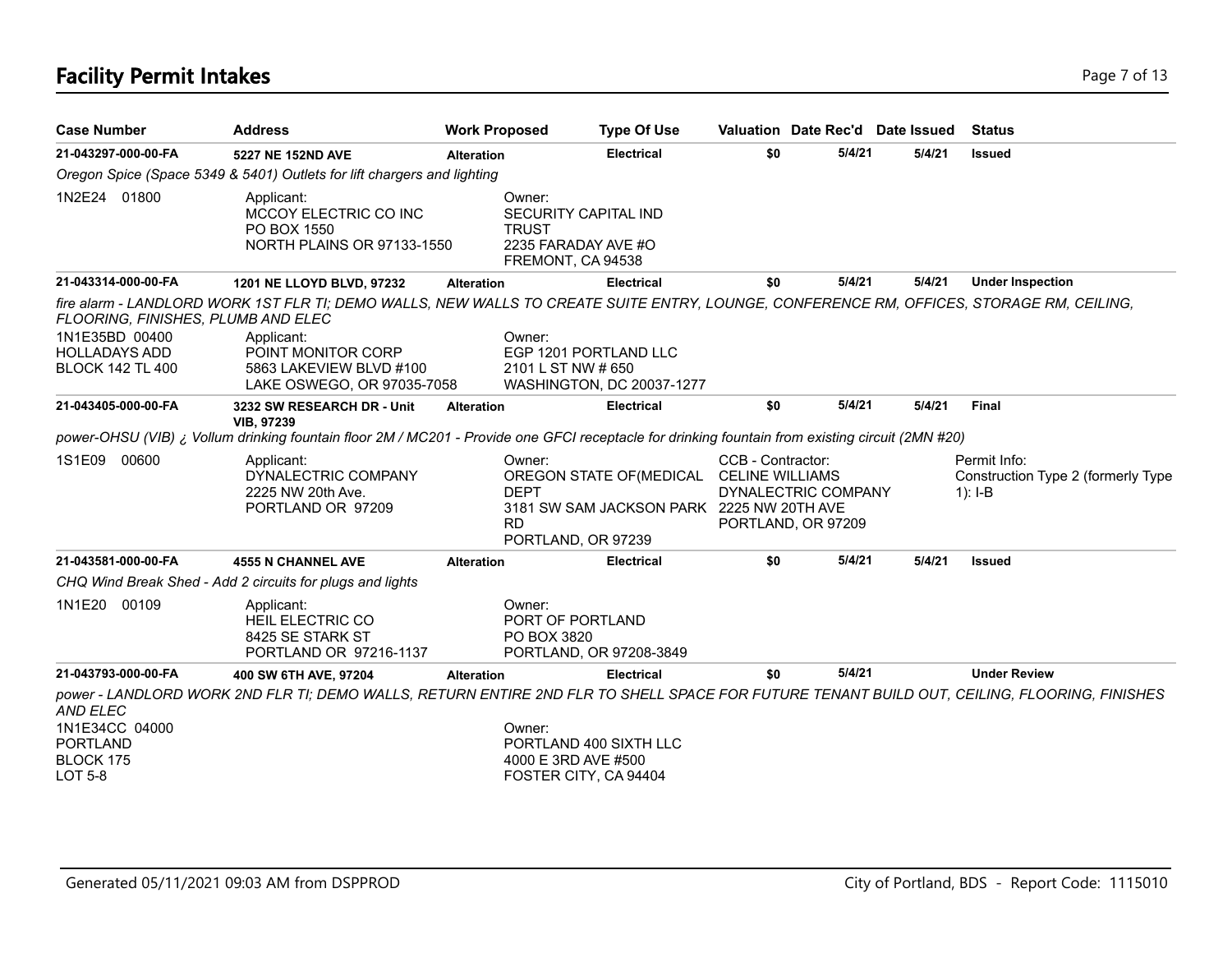# **Facility Permit Intakes** Page 8 of 13

| <b>Case Number</b>                                                                                                               | <b>Address</b>                                                                                                                                                                                                                    | <b>Work Proposed</b> |                                                                                                    | <b>Type Of Use</b>                                |                                 | Valuation Date Rec'd Date Issued                                             |        | <b>Status</b>                                                                         |
|----------------------------------------------------------------------------------------------------------------------------------|-----------------------------------------------------------------------------------------------------------------------------------------------------------------------------------------------------------------------------------|----------------------|----------------------------------------------------------------------------------------------------|---------------------------------------------------|---------------------------------|------------------------------------------------------------------------------|--------|---------------------------------------------------------------------------------------|
| 21-044167-000-00-FA                                                                                                              | 111 SW 5TH AVE, 97204                                                                                                                                                                                                             | <b>Alteration</b>    |                                                                                                    | <b>Electrical</b>                                 | \$0                             | 5/5/21                                                                       | 5/5/21 | <b>Issued</b>                                                                         |
|                                                                                                                                  | power- install DAS system / Install (1) 400 amp & (2) 125 amp 120/208v panels for DAS head end. Floor B2                                                                                                                          |                      |                                                                                                    |                                                   |                                 |                                                                              |        |                                                                                       |
| 1N1E34CD 80000<br>ONE ELEVEN TOWER<br><b>CONDOMINIUM</b><br><b>GENERAL COMMON</b><br><b>ELEMENTS</b>                             | Applicant:<br>CHRISTENSON ELECTRIC INC<br>17201 NE SACRAMENTO ST<br>PORTLAND OR 97230-5941                                                                                                                                        |                      | Owner:<br><b>ASSOCIATION OF UNIT</b><br><b>TOWER CONDO</b><br>111 SW 5TH AVE<br>PORTLAND, OR 97204 | OWNERS OF ONE ELEVEN                              | CCB - Contractor:               | CHRISTENSON ELECTRIC INC<br>17201 NE SACRAMENTO ST<br>PORTLAND, OR 97230     |        |                                                                                       |
| 21-044368-000-00-FA                                                                                                              | 111 SW 5TH AVE, 97204                                                                                                                                                                                                             | <b>Alteration</b>    |                                                                                                    | <b>Electrical</b>                                 | \$0                             | 5/5/21                                                                       | 5/5/21 | <b>Issued</b>                                                                         |
|                                                                                                                                  | power-T36 Vevo AV Upgrades / limited energy audio visual systems installation                                                                                                                                                     |                      |                                                                                                    |                                                   |                                 |                                                                              |        |                                                                                       |
| 1N1E34CD 80000<br>ONE ELEVEN TOWER<br><b>CONDOMINIUM</b><br><b>GENERAL COMMON</b><br><b>ELEMENTS</b>                             | Applicant:<br>DELTA SYSTEMS INTEGRATION INC<br>2450 NW ELEVEN MILE AVE<br>GRESHAM OR 97030-3556                                                                                                                                   |                      | Owner:<br><b>ASSOCIATION OF UNIT</b><br><b>TOWER CONDO</b><br>111 SW 5TH AVE<br>PORTLAND, OR 97204 | OWNERS OF ONE ELEVEN                              | CCB - Contractor:<br><b>INC</b> | DELTA SYSTEMS INTEGRATION<br>2450 NW ELEVEN MILE AVENUE<br>GRESHAM, OR 97030 |        |                                                                                       |
| 21-044462-000-00-FA                                                                                                              | 10201 SE MAIN ST, 97216                                                                                                                                                                                                           | <b>Alteration</b>    |                                                                                                    | <b>Electrical</b>                                 | \$0                             | 5/6/21                                                                       |        | <b>Under Review</b>                                                                   |
|                                                                                                                                  | pwr - ADVENTIST POB 3 SUITE 10A 1ST FLR TI; REMODEL EXAM RMS, MA STATION AREA, BLOOD DRAW RM, CLEAN SUPPLY CLOSET, CEILING, ELEC                                                                                                  |                      |                                                                                                    |                                                   |                                 |                                                                              |        |                                                                                       |
| 1S2E03BC 01300                                                                                                                   |                                                                                                                                                                                                                                   |                      | Owner:<br>PORTLAND ADVENTIST<br><b>MEDICAL CENTER</b><br>PO BOX 619135<br>ROSEVILLE, CA 95661      |                                                   |                                 |                                                                              |        | Permit Info:<br>Occupancy Group 1: B<br>Construction Type 2 (formerly Type<br>1): V-B |
| 21-044488-000-00-FA                                                                                                              | 133 SW 2ND AVE, 97204                                                                                                                                                                                                             | <b>Alteration</b>    |                                                                                                    | <b>Electrical</b>                                 | \$0                             | 5/6/21                                                                       |        | <b>Under Review</b>                                                                   |
| 1N1E34CD 02200<br>PORTLAND<br>BLOCK 31<br><b>LOT 3&amp;4</b>                                                                     | power-LANDLORD WK FOR FUTURE TENANT, STE 100 TI; DEMO WALLS, STAIRS AND PART OF EXISTING MEZZANINE, RECONFIGURE EXISTING RESTROOM, CEILING,<br>FLOORING, FINISHES, PLUMB, AND ELEC - FUTURE PERMIT FOR NEW TENANT MAY BE REQUIRED |                      | Owner:<br>1717 SW ELM ST                                                                           | PT POPE PROPERTIES LLC<br>PORTLAND, OR 97201-2326 |                                 |                                                                              |        |                                                                                       |
| 21-044606-000-00-FA                                                                                                              | 12106 NE AINSWORTH CIR,                                                                                                                                                                                                           | <b>Alteration</b>    |                                                                                                    | <b>Electrical</b>                                 | \$0                             | 5/6/21                                                                       |        | <b>Under Review</b>                                                                   |
| ELEC                                                                                                                             | 97220<br>power - 2K STANLEY RACKING SYSTEM WAREHOUSE; INSTALL 2K STANLEY STORAGE MANAGEMENT RACKING SYSTEM INTO WAREHOUSE AREA, FINISHES AND                                                                                      |                      |                                                                                                    |                                                   |                                 |                                                                              |        |                                                                                       |
| 1N2E15D 02400A1<br>LEATHERMAN<br>LOT 2&3 EXC PT IN<br><b>SLOUGH</b><br>OTHER IMPS SEE<br>R205405 (R484600100)<br>FOR LAND & IMPS |                                                                                                                                                                                                                                   |                      | Owner:<br><b>INC</b><br>PORTLAND, OR 97220                                                         | LEATHERMAN TOOL GROUP<br>12106 NE AINSWORTH CIR   |                                 |                                                                              |        |                                                                                       |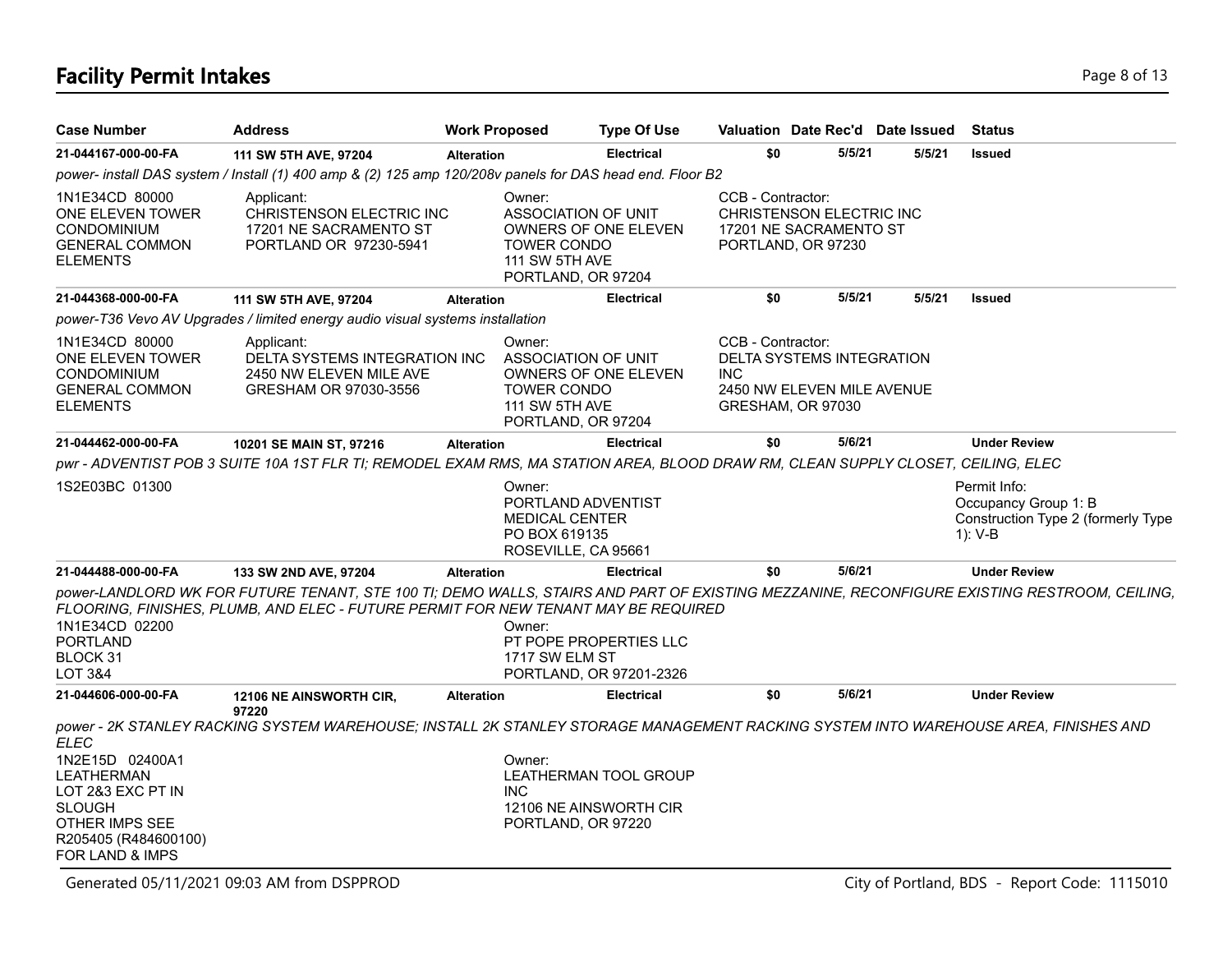# **Facility Permit Intakes** Page 9 of 13

| <b>Case Number</b>                                                                                                    | <b>Address</b>                                                                                                                                                                                                                      |                   | <b>Work Proposed</b>                                                                                                       | <b>Type Of Use</b>                                                         |     |        | Valuation Date Rec'd Date Issued | <b>Status</b>                                                                             |
|-----------------------------------------------------------------------------------------------------------------------|-------------------------------------------------------------------------------------------------------------------------------------------------------------------------------------------------------------------------------------|-------------------|----------------------------------------------------------------------------------------------------------------------------|----------------------------------------------------------------------------|-----|--------|----------------------------------|-------------------------------------------------------------------------------------------|
| 21-044617-000-00-FA                                                                                                   | 6411 SE MILWAUKIE AVE, 97202                                                                                                                                                                                                        | <b>Alteration</b> |                                                                                                                            | <b>Electrical</b>                                                          | \$0 | 5/6/21 | 5/6/21                           | <b>Issued</b>                                                                             |
|                                                                                                                       | QFC 206 Moreland - Everseen CCTV Project - add data cable and cameras                                                                                                                                                               |                   |                                                                                                                            |                                                                            |     |        |                                  |                                                                                           |
| 1S1E14DC 13700<br><b>TOLMAN TR</b><br>BLOCK <sub>25</sub><br><b>LOT 4-9</b>                                           | Applicant:<br>APPLIED TECHNICAL SYSTEMS INC<br>7015 SW McEWAN RD<br>LAKE OSWEGO OR 97035-7830                                                                                                                                       |                   | Owner:                                                                                                                     | SELLWOOD GROCERY LLC<br>2154 NE BROADWAY RM 200<br>PORTLAND, OR 97232-1590 |     |        |                                  |                                                                                           |
| 21-044666-000-00-FA                                                                                                   | 4380 S MACADAM AVE, 97239                                                                                                                                                                                                           | <b>Alteration</b> |                                                                                                                            | <b>Electrical</b>                                                          | \$0 | 5/6/21 | 5/6/21                           | <b>Issued</b>                                                                             |
| FINISHES, AND ELEC<br>1S1E10DC 00800<br>SECTION 10 1S 1E<br>TL 800 3.18 ACRES<br>DEFERRAL-POTENTIAL<br>ADDITIONAL TAX | power, fire alarm - ABBOTT LAW, STE 590 TI; NEW TENANT - NEW WALLS TO CREATE OFFICES, RECEPTION, STORAGE, CONFERENCE RM, CEILING, FLOORING,<br>Applicant:<br>CAPITOL ELECTRIC CO INC<br>11401 NE MARX ST.<br>PORTLAND OR 97220-1041 |                   | Owner:<br><b>CLARITY VENTURES RF</b><br><b>PORTLAND</b><br>666 BURRARD ST #3210<br>, CANADA V6C 2X8<br><b>VANCOUVER BC</b> |                                                                            |     |        |                                  |                                                                                           |
| 21-045297-000-00-FA                                                                                                   | 12000 SW 49TH AVE, 97219                                                                                                                                                                                                            | <b>Alteration</b> |                                                                                                                            | <b>Electrical</b>                                                          | \$0 | 5/7/21 |                                  | <b>Under Review</b>                                                                       |
|                                                                                                                       | pwr - HEALTH TECH BLDG RESTROOM TI STE 265; CREATE RESTROOMS, CEILING, ELEC                                                                                                                                                         |                   |                                                                                                                            |                                                                            |     |        |                                  |                                                                                           |
| 1S1E31D 00200                                                                                                         |                                                                                                                                                                                                                                     |                   | Owner:<br>PORTLAND COMMUNITY<br><b>COLLEGE DISTRICT</b><br>PO BOX 19000                                                    | PORTLAND, OR 97280-0990                                                    |     |        |                                  | Permit Info:<br>Occupancy Group 1: B<br>Construction Type 2 (formerly Type<br>$1$ : I-B   |
| 21-043453-000-00-FA                                                                                                   | 900 SW 5TH AVE, 97204                                                                                                                                                                                                               | <b>Alteration</b> |                                                                                                                            | <b>Fire Alarms</b>                                                         | \$1 | 5/4/21 | 5/5/21                           | <b>Issued</b>                                                                             |
|                                                                                                                       | ALARM - ADD (4) NEW SPEAKER/STROBES AND (2) NEW STROBES AS PART OF TI.                                                                                                                                                              |                   |                                                                                                                            |                                                                            |     |        |                                  |                                                                                           |
| 1S1E03BB 00200<br><b>PORTLAND</b><br>BLOCK 59<br><b>LOT 1-8</b>                                                       | Applicant:<br><b>MATT CHAIKA</b><br>HUGHES ELECTRICAL<br><b>CONTRACTORS</b><br>5592 NE CLARA LANE<br>HILLSBORO, OR 97124                                                                                                            |                   | Owner:<br>STANDARD INS CO<br>PO BOX 711<br>PORTLAND, OR 97204                                                              |                                                                            |     |        |                                  | Permit Info:<br>Occupancy Group 1: B<br>Construction Type 2 (formerly Type<br>$1$ : I-FR  |
| 21-044484-000-00-FA                                                                                                   | 7000 NE AIRPORT WAY, 97218                                                                                                                                                                                                          | <b>Alteration</b> |                                                                                                                            | <b>Fire Alarms</b>                                                         | \$1 | 5/6/21 |                                  | <b>Under Review</b>                                                                       |
|                                                                                                                       | TENDER LOVING EMPIRE CONCOURSE E SPC E21857 TI - INSTALL FA SYSTEM; PARTS AND SMARTS                                                                                                                                                |                   |                                                                                                                            |                                                                            |     |        |                                  |                                                                                           |
| 1N2E08B 00400<br>SECTION 08 1N 2E<br>TL 400 7.39 ACRES<br>SEE SUB ACCOUNTS                                            | Applicant:<br>KATIE HARBAUGH<br>PERFORMANCE SYSTEMS<br><b>INTEGRATED</b><br>7324 SW DURHAM RD<br>PORTLAND, OR 97224                                                                                                                 |                   | Owner:<br>PORT OF PORTLAND<br>PO BOX 3529                                                                                  | PORTLAND, OR 97208-3529                                                    |     |        |                                  | Permit Info:<br>Occupancy Group 1: A-2<br>Construction Type 2 (formerly Type<br>$1$ : I-A |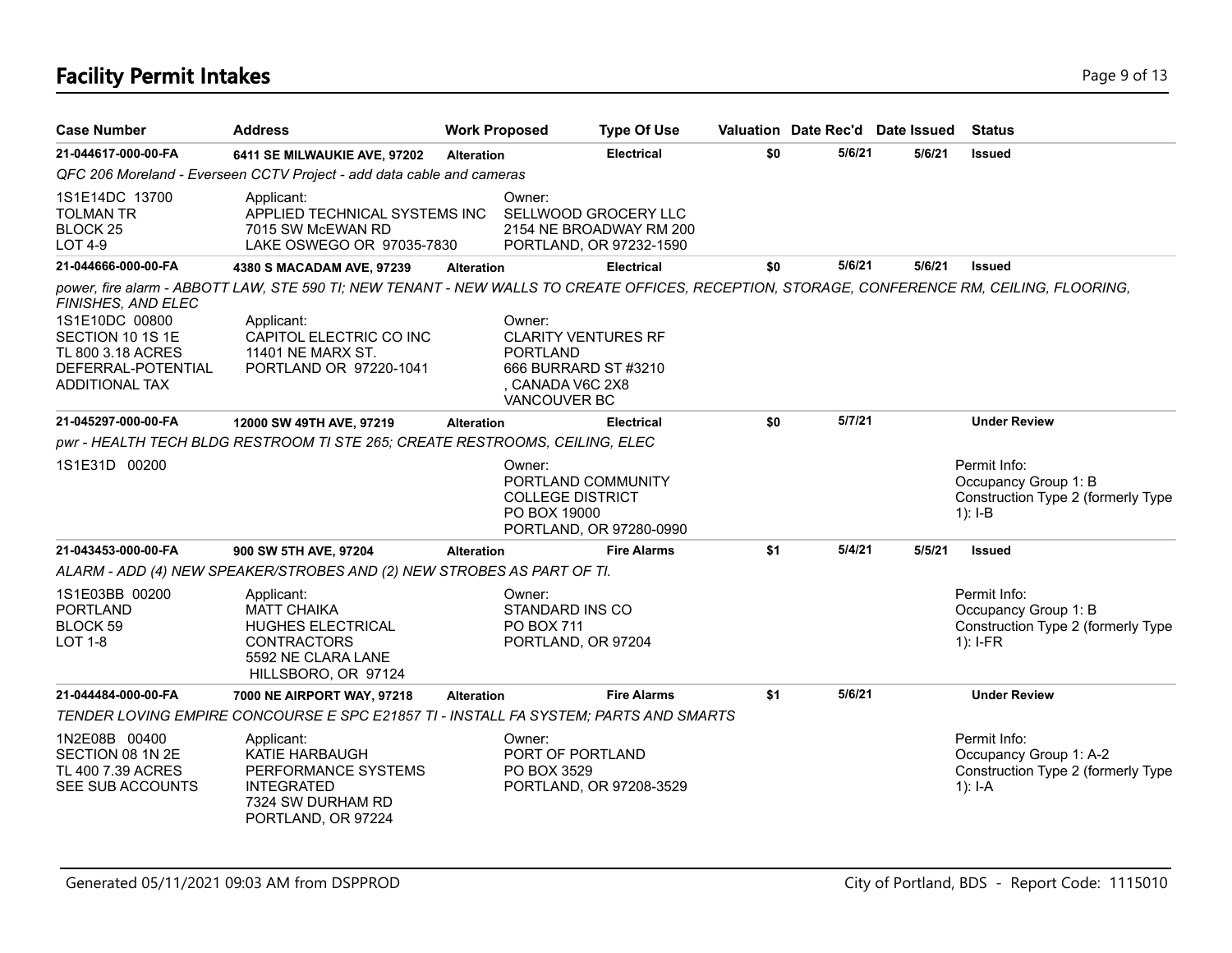# **Facility Permit Intakes** Page 10 of 13

| <b>Case Number</b>                                 | <b>Address</b>                                                                                                                        | <b>Work Proposed</b> |                                                                                               | <b>Type Of Use</b>      |                                                                                   | Valuation Date Rec'd Date Issued | <b>Status</b>                                                                               |
|----------------------------------------------------|---------------------------------------------------------------------------------------------------------------------------------------|----------------------|-----------------------------------------------------------------------------------------------|-------------------------|-----------------------------------------------------------------------------------|----------------------------------|---------------------------------------------------------------------------------------------|
| 21-042893-000-00-FA                                | 10201 SE MAIN ST, 97216                                                                                                               | <b>Alteration</b>    |                                                                                               | <b>Mechanical</b>       | \$2,090                                                                           | 5/3/21                           | <b>Under Review</b>                                                                         |
|                                                    | F17/ ADVENTIST POB 3 SUITE 10A 1ST FLR TI; REBALANCE EXHAUST GRILL AND ELEC                                                           |                      |                                                                                               |                         |                                                                                   |                                  |                                                                                             |
| 1S2E03BC 01300                                     | Applicant:<br><b>ALIA BIRR</b><br>ANDERSON DABROWSKI<br><b>ARCHITECTS</b><br>7650 SW BEVELAND ST STE 120<br>PORTLAND, OR 97223        |                      | Owner:<br>PORTLAND ADVENTIST<br><b>MEDICAL CENTER</b><br>PO BOX 619135<br>ROSEVILLE, CA 95661 |                         | CCB - Contractor:<br>TOTAL MECHANICAL INC<br>CAMAS, WA 98607                      | 4857 NW LAKE ROAD SUITE 300      | Permit Info:<br>Occupancy Group 1: B<br>Construction Type 2 (formerly Type<br>1): V-B       |
| 21-042924-000-00-FA                                | 10000 SE MAIN ST, 97216                                                                                                               | <b>Alteration</b>    |                                                                                               | <b>Mechanical</b>       | \$2,090                                                                           | 5/3/21                           | <b>Under Review</b>                                                                         |
|                                                    | F21/ ADVENTIST GI CLINIC SUITE 112 1ST FLR TI; MINOR RELOCATE DUCTWORK & REBALANCE EXHAUST GRILLES AND ELEC                           |                      |                                                                                               |                         |                                                                                   |                                  |                                                                                             |
| 1S2E04A 02400<br><b>EVERGLADE</b><br>LOT 6 TL 2400 | Applicant:<br><b>ALIA BIRR</b><br>ANDERSON DABROWSKI<br><b>ARCHITECTS</b><br>7650 SW BEVELAND ST STE 120<br>PORTLAND, OR 97223        |                      | Owner:<br>PORTLAND ADVENTIST<br><b>MEDICAL CENTER</b><br>PO BOX 619135<br>ROSEVILLE, CA 95661 |                         | CCB - Contractor:<br>TOTAL MECHANICAL INC<br>CAMAS, WA 98607                      | 4857 NW LAKE ROAD SUITE 300      | Permit Info:<br>Occupancy Group 1: I-2<br>Construction Type 2 (formerly Type<br>1): $I - A$ |
| 21-042951-000-00-FA                                | 10201 SE MAIN ST, 97216                                                                                                               | <b>Alteration</b>    |                                                                                               | <b>Mechanical</b>       | \$5,615                                                                           | 5/3/21                           | <b>Under Review</b>                                                                         |
|                                                    | F19/ ADVENTIST POB 3 SUITE 11 PORTLAND LUNG CLINIC 1ST FLR TI; INSTALL DUCTWORK, GRILLES, EXHAUST FAN AND ELEC                        |                      |                                                                                               |                         |                                                                                   |                                  |                                                                                             |
| 1S2E03BC 01300                                     | Applicant:<br><b>ALIA BIRR</b><br>ANDERSON DABROWSKI<br><b>ARCHITECTS</b><br>7650 SW BEVELAND ST STE 120<br>PORTLAND, OR 97223        |                      | Owner:<br>PORTLAND ADVENTIST<br>MEDICAL CENTER<br>PO BOX 619135<br>ROSEVILLE, CA 95661        |                         | CCB - Contractor:<br>TOTAL MECHANICAL INC<br>CAMAS, WA 98607                      | 4857 NW LAKE ROAD SUITE 300      | Permit Info:<br>Occupancy Group 1: B<br>Construction Type 2 (formerly Type<br>1): V-B       |
| 21-042973-000-00-FA                                | 10000 SE MAIN ST, 97216                                                                                                               | <b>Alteration</b>    |                                                                                               | <b>Mechanical</b>       | \$2,090                                                                           | 5/3/21                           | <b>Under Review</b>                                                                         |
|                                                    | F23/ ADVENTIST POB 1 MULTI SPECIALTY SURGERY CLINIC STE 316 3RD FLR TI; REWORK DUCTWORK, REBALANCE EXHAUST GRILL AND ELEC             |                      |                                                                                               |                         |                                                                                   |                                  |                                                                                             |
| 1S2E04A 02400<br><b>EVERGLADE</b><br>LOT 6 TL 2400 | Applicant:<br><b>ALIA BIRR</b><br>ANDERSON DABROWSKI<br><b>ARCHITECTS</b><br>7650 SW BEVELAND ST STE 120<br>PORTLAND, OR 97223        |                      | Owner:<br>PORTLAND ADVENTIST<br>MEDICAL CENTER<br>PO BOX 619135<br>ROSEVILLE, CA 95661        |                         | CCB - Contractor:<br>TOTAL MECHANICAL INC<br>CAMAS, WA 98607                      | 4857 NW LAKE ROAD SUITE 300      | Permit Info:<br>Occupancy Group 1: I-2<br>Construction Type 2 (formerly Type<br>$1$ : I-A   |
| 21-044211-000-00-FA                                | 12000 SW 49TH AVE, 97219                                                                                                              | <b>Alteration</b>    |                                                                                               | <b>Mechanical</b>       | \$588,580                                                                         | 5/5/21                           | <b>Under Review</b>                                                                         |
| LOUVERS, PIPING AND ELEC                           | F38/ PCC SYLVANIA AUTO & METALS BLDG TI; ALL FLRS & PENTHOUSE INSTALL DUCTWORK, GRILLES, DIFFUSTERS, FAN COILS, ROOF MOUNTED FAN, NEW |                      |                                                                                               |                         |                                                                                   |                                  |                                                                                             |
| 1S1E31D 00200                                      | Applicant:<br>MILES WOOFTER<br>WOOFTER BOLCH ARCHITECTURE<br>107 SE WASHINGTON ST, SUITE 228<br>PORTLAND, OR 97214                    |                      | Owner:<br>PORTLAND COMMUNITY<br><b>COLLEGE DISTRICT</b><br>PO BOX 19000                       | PORTLAND, OR 97280-0990 | CCB - Contractor:<br>ALLIANT SYSTEMS LLC<br>351 NW 12TH AVE<br>PORTLAND, OR 97209 |                                  |                                                                                             |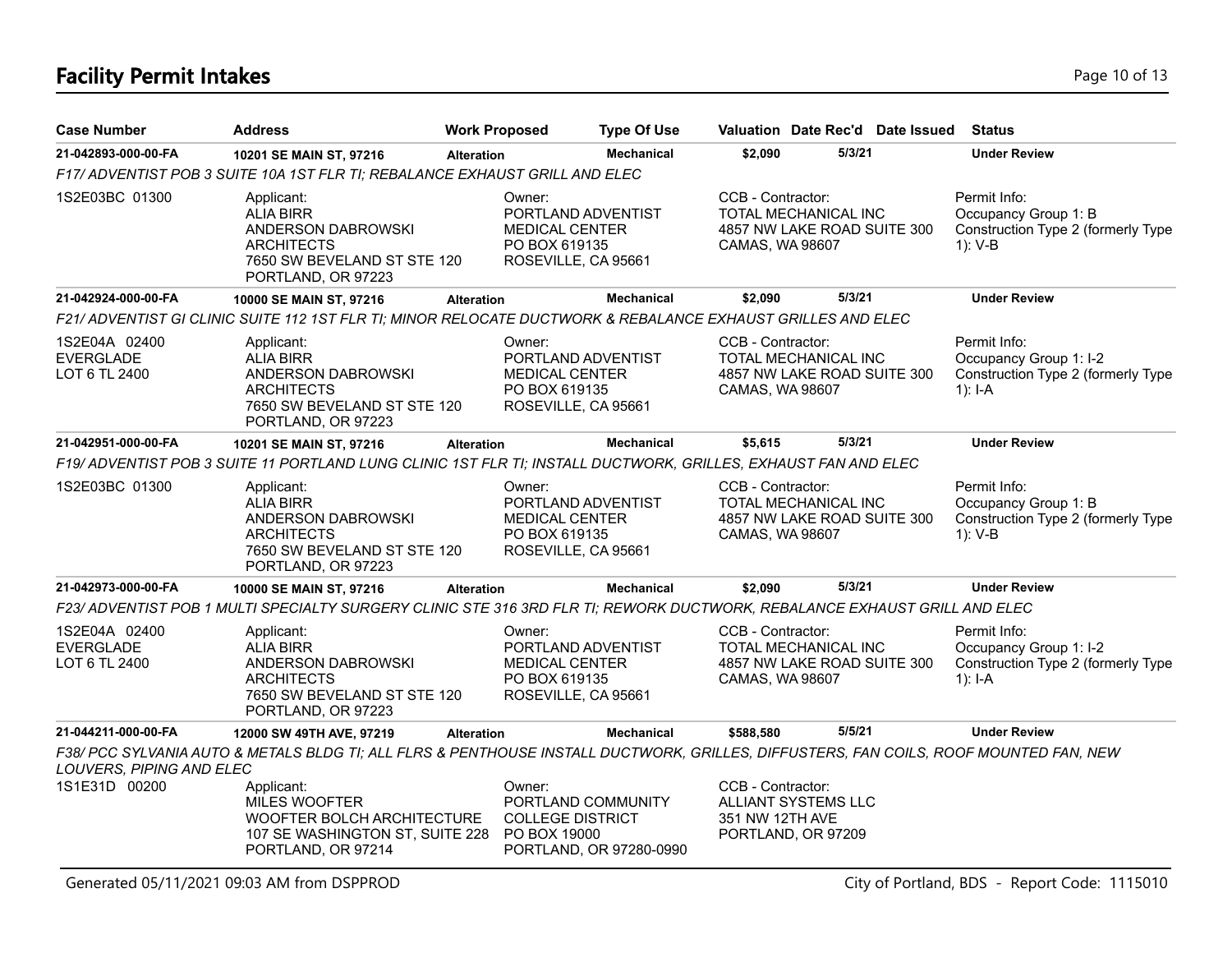## **Facility Permit Intakes** Page 11 of 13

| 5/5/21<br><b>Under Review</b><br>21-044400-000-00-FA<br><b>Mechanical</b><br>\$6,200<br><b>100 NE FARRAGUT ST, 97211</b><br><b>Alteration</b><br>SINGLE PDF PROCESS/ SNACK FACTORY, STE 106 TI; INSTALL SPIRAL DUCTS<br>CCB - Contractor:<br>Permit Info:<br>1N1E10DD 08000<br>Applicant:<br>Owner:<br><b>LOVES ADD</b><br><b>GENERAL ASSEMBLY LLC</b><br><b>DARIN BOUSKA</b><br>ROLLAND WALTERS<br>NORTHWEST PRECISION DESIGN<br><b>BLOCK 1&amp;2 TL 8000</b><br><b>PO BOX 454</b><br><b>BULLDOG MECHANICAL &amp;</b><br>Plant - Factory, Mod.Hazard<br>CORBETT, OR 97019<br>22605 SW Pinehurst Court<br><b>REMODELING INC</b><br>3307 NE 39TH STREET<br>Sherwood, OR 97140<br>1): V-B<br>VANCOUVER, WA 98661<br>5/7/21<br>21-045127-000-00-FA<br><b>Under Review</b><br><b>Mechanical</b><br>\$50,000<br>12000 SW 49TH AVE, 97219<br><b>Alteration</b><br>SINGLE PDF PROCESS/HEALTH TECH BLDG RESTROOM TI STE 265; INSTALL DIFFUSERS, GRILLES, DAMPERS, FAN, AND DUCTWORK<br>1S1E31D 00200<br>Primary Contractor:<br>Permit Info:<br>Applicant:<br>Owner:<br><b>KIRSTEN HEMING</b><br>PORTLAND COMMUNITY<br><b>TO BID</b><br>Occupancy Group 1: B<br><b>HACKER ARCHITECTS</b><br><b>COLLEGE DISTRICT</b><br>555 SE MLK JR BLVD STE #501<br>PO BOX 19000<br>$1$ : I-B<br>PORTLAND OR 97214<br>PORTLAND, OR 97280-0990<br>5/5/21<br>21-044143-000-00-FA<br>5/6/21<br><b>Under Inspection</b><br>Plumbing<br>\$0<br>14015 NE AIRPORT WAY, 97230<br><b>Alteration</b><br>SINGLE PDF PROCESS/LANDLORD WORK SPACE 14015; DEMO WALLS, NEW WALLS TO CREATE OPEN OFFICE, RESTROOM, CEILING, FLOORING, FINISHES, ELEC,<br>AND PLUMB - FUTURE PERMIT FOR NEW TENANT MAY BE REQUIRED - 1 water heater, 1 toilet, 1 hub drain, 1 fixture cap, 1 sink, 1 lav.<br>CCB - Contractor:<br>Permit Info:<br>Owner:<br>Applicant:<br><b>WESTERN PLUMBING INC</b><br>PROLOGIS TLF LLC<br><b>WESTERN PLUMBING INC</b><br>9460 SW TIGARD ST 101<br>851 SW 6TH AVE #1200<br>9460 SW TIGARD ST 101<br>Med.Off., Pub.Bldg.<br>TIGARD, OR 97223-5272<br>PORTLAND, OR 97204<br>TIGARD, OR 97223-5272<br>$1$ : III-B<br>5/6/21<br><b>Under Inspection</b><br>21-044834-000-00-FA<br>5/7/21<br>Plumbing<br>\$0<br>4400 NE HALSEY ST - Bldg D<br><b>Alteration</b><br>SINGLE PDF PROCESS/POP 1 SUITE 205 2ND FLR TI; DEMO WALLS, NEW WALLS TO CREATE IDF RM, OFFICES, OPEN OFFICE AREA, REMODEL BREAKRM, EXISTING<br>OFFICES & CONFERENCE RM, CEILING, FLOORING, FINISHES, PLUMB AND ELEC - 1 ice maker, 1 fixture cap<br>1N2E31BB 03401<br>CCB - Contractor:<br>Permit Info:<br>Applicant:<br>Owner:<br>AMERICAN HEATING INC<br>PROVIDENCE HEALTH &<br>AMERICAN HEATING INC<br>Occupancy Group 1: B<br>5035 SE 24TH AVENUE<br>SERVICES-OREGON<br>5035 SE 24TH AVENUE<br>800 5TH AVE #1200<br>PORTLAND, OR 97202-4765<br>PORTLAND, OR 97202-4765<br>$1$ : I-FR<br>SEATTLE, WA 98104 | <b>Case Number</b> | <b>Address</b> | <b>Work Proposed</b> | <b>Type Of Use</b> | Valuation Date Rec'd Date Issued | Status                                                                  |
|-------------------------------------------------------------------------------------------------------------------------------------------------------------------------------------------------------------------------------------------------------------------------------------------------------------------------------------------------------------------------------------------------------------------------------------------------------------------------------------------------------------------------------------------------------------------------------------------------------------------------------------------------------------------------------------------------------------------------------------------------------------------------------------------------------------------------------------------------------------------------------------------------------------------------------------------------------------------------------------------------------------------------------------------------------------------------------------------------------------------------------------------------------------------------------------------------------------------------------------------------------------------------------------------------------------------------------------------------------------------------------------------------------------------------------------------------------------------------------------------------------------------------------------------------------------------------------------------------------------------------------------------------------------------------------------------------------------------------------------------------------------------------------------------------------------------------------------------------------------------------------------------------------------------------------------------------------------------------------------------------------------------------------------------------------------------------------------------------------------------------------------------------------------------------------------------------------------------------------------------------------------------------------------------------------------------------------------------------------------------------------------------------------------------------------------------------------------------------------------------------------------------------------------------------------------------------------------------------------------------------------------------------------------------------------------------------------------------------------------------------------------------------------------------------------------------------------------------------------|--------------------|----------------|----------------------|--------------------|----------------------------------|-------------------------------------------------------------------------|
|                                                                                                                                                                                                                                                                                                                                                                                                                                                                                                                                                                                                                                                                                                                                                                                                                                                                                                                                                                                                                                                                                                                                                                                                                                                                                                                                                                                                                                                                                                                                                                                                                                                                                                                                                                                                                                                                                                                                                                                                                                                                                                                                                                                                                                                                                                                                                                                                                                                                                                                                                                                                                                                                                                                                                                                                                                                       |                    |                |                      |                    |                                  |                                                                         |
|                                                                                                                                                                                                                                                                                                                                                                                                                                                                                                                                                                                                                                                                                                                                                                                                                                                                                                                                                                                                                                                                                                                                                                                                                                                                                                                                                                                                                                                                                                                                                                                                                                                                                                                                                                                                                                                                                                                                                                                                                                                                                                                                                                                                                                                                                                                                                                                                                                                                                                                                                                                                                                                                                                                                                                                                                                                       |                    |                |                      |                    |                                  |                                                                         |
|                                                                                                                                                                                                                                                                                                                                                                                                                                                                                                                                                                                                                                                                                                                                                                                                                                                                                                                                                                                                                                                                                                                                                                                                                                                                                                                                                                                                                                                                                                                                                                                                                                                                                                                                                                                                                                                                                                                                                                                                                                                                                                                                                                                                                                                                                                                                                                                                                                                                                                                                                                                                                                                                                                                                                                                                                                                       |                    |                |                      |                    |                                  | Occupancy Group 1: F-1 Industrial<br>Construction Type 2 (formerly Type |
|                                                                                                                                                                                                                                                                                                                                                                                                                                                                                                                                                                                                                                                                                                                                                                                                                                                                                                                                                                                                                                                                                                                                                                                                                                                                                                                                                                                                                                                                                                                                                                                                                                                                                                                                                                                                                                                                                                                                                                                                                                                                                                                                                                                                                                                                                                                                                                                                                                                                                                                                                                                                                                                                                                                                                                                                                                                       |                    |                |                      |                    |                                  |                                                                         |
|                                                                                                                                                                                                                                                                                                                                                                                                                                                                                                                                                                                                                                                                                                                                                                                                                                                                                                                                                                                                                                                                                                                                                                                                                                                                                                                                                                                                                                                                                                                                                                                                                                                                                                                                                                                                                                                                                                                                                                                                                                                                                                                                                                                                                                                                                                                                                                                                                                                                                                                                                                                                                                                                                                                                                                                                                                                       |                    |                |                      |                    |                                  |                                                                         |
|                                                                                                                                                                                                                                                                                                                                                                                                                                                                                                                                                                                                                                                                                                                                                                                                                                                                                                                                                                                                                                                                                                                                                                                                                                                                                                                                                                                                                                                                                                                                                                                                                                                                                                                                                                                                                                                                                                                                                                                                                                                                                                                                                                                                                                                                                                                                                                                                                                                                                                                                                                                                                                                                                                                                                                                                                                                       |                    |                |                      |                    |                                  | Construction Type 2 (formerly Type                                      |
|                                                                                                                                                                                                                                                                                                                                                                                                                                                                                                                                                                                                                                                                                                                                                                                                                                                                                                                                                                                                                                                                                                                                                                                                                                                                                                                                                                                                                                                                                                                                                                                                                                                                                                                                                                                                                                                                                                                                                                                                                                                                                                                                                                                                                                                                                                                                                                                                                                                                                                                                                                                                                                                                                                                                                                                                                                                       |                    |                |                      |                    |                                  |                                                                         |
|                                                                                                                                                                                                                                                                                                                                                                                                                                                                                                                                                                                                                                                                                                                                                                                                                                                                                                                                                                                                                                                                                                                                                                                                                                                                                                                                                                                                                                                                                                                                                                                                                                                                                                                                                                                                                                                                                                                                                                                                                                                                                                                                                                                                                                                                                                                                                                                                                                                                                                                                                                                                                                                                                                                                                                                                                                                       |                    |                |                      |                    |                                  |                                                                         |
|                                                                                                                                                                                                                                                                                                                                                                                                                                                                                                                                                                                                                                                                                                                                                                                                                                                                                                                                                                                                                                                                                                                                                                                                                                                                                                                                                                                                                                                                                                                                                                                                                                                                                                                                                                                                                                                                                                                                                                                                                                                                                                                                                                                                                                                                                                                                                                                                                                                                                                                                                                                                                                                                                                                                                                                                                                                       |                    |                |                      |                    |                                  | Occupancy Group 1: B Bank, Off.,<br>Construction Type 2 (formerly Type  |
|                                                                                                                                                                                                                                                                                                                                                                                                                                                                                                                                                                                                                                                                                                                                                                                                                                                                                                                                                                                                                                                                                                                                                                                                                                                                                                                                                                                                                                                                                                                                                                                                                                                                                                                                                                                                                                                                                                                                                                                                                                                                                                                                                                                                                                                                                                                                                                                                                                                                                                                                                                                                                                                                                                                                                                                                                                                       |                    |                |                      |                    |                                  |                                                                         |
|                                                                                                                                                                                                                                                                                                                                                                                                                                                                                                                                                                                                                                                                                                                                                                                                                                                                                                                                                                                                                                                                                                                                                                                                                                                                                                                                                                                                                                                                                                                                                                                                                                                                                                                                                                                                                                                                                                                                                                                                                                                                                                                                                                                                                                                                                                                                                                                                                                                                                                                                                                                                                                                                                                                                                                                                                                                       |                    |                |                      |                    |                                  | Construction Type 2 (formerly Type                                      |
| Total valuation of FA Alteration permit intakes: \$5,924,958<br>Total # of FA Alteration permit intakes: 49                                                                                                                                                                                                                                                                                                                                                                                                                                                                                                                                                                                                                                                                                                                                                                                                                                                                                                                                                                                                                                                                                                                                                                                                                                                                                                                                                                                                                                                                                                                                                                                                                                                                                                                                                                                                                                                                                                                                                                                                                                                                                                                                                                                                                                                                                                                                                                                                                                                                                                                                                                                                                                                                                                                                           |                    |                |                      |                    |                                  |                                                                         |

**Total # of Facility Permit intakes: 49 Total valuation of Facility Permit intakes: \$5,924,958**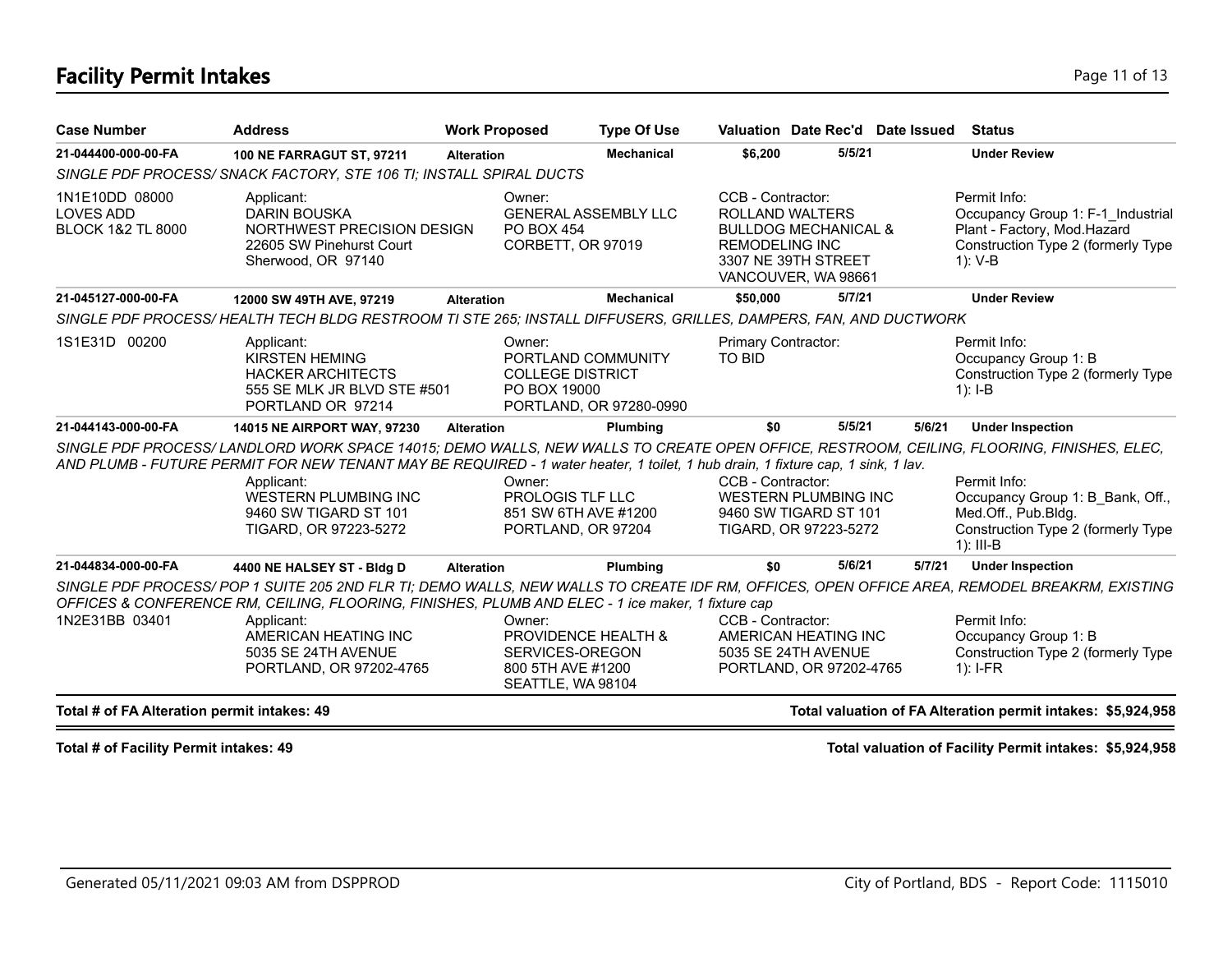## **Major Project Groups Permit Intakes Page 12 of 13** and the page 12 of 13 and the page 12 of 13 and the page 12 of 13

| <b>Case Number</b>                                                         | <b>Address</b>                                                                                                                    |                                                                    | <b>Work Proposed</b>                               | <b>Type Of Use</b>                           |                                                           |                                                                          | Valuation Date Rec'd Date Issued | <b>Status</b>                                                     |  |  |
|----------------------------------------------------------------------------|-----------------------------------------------------------------------------------------------------------------------------------|--------------------------------------------------------------------|----------------------------------------------------|----------------------------------------------|-----------------------------------------------------------|--------------------------------------------------------------------------|----------------------------------|-------------------------------------------------------------------|--|--|
| 20-124057-DFS-09-MG                                                        | 7000 NE AIRPORT WAY, 97218                                                                                                        | <b>Addition</b>                                                    |                                                    | Assembly                                     | \$100,000                                                 | 5/5/21                                                                   |                                  | <b>Under Review</b>                                               |  |  |
|                                                                            | T CORE - DFS-09 to STR-01 - Seismic support of piping                                                                             |                                                                    |                                                    |                                              |                                                           |                                                                          |                                  |                                                                   |  |  |
| 1N2E08B 00400<br>SECTION 08 1N 2E<br>TL 400 7.39 ACRES<br>SEE SUB ACCOUNTS | Applicant:<br>MIKE COYLE<br><b>FASTER PERMITS</b><br>2000 SW 1ST AVE, STE 420<br>PORTLAND, OR 97201                               |                                                                    | Owner:<br>PORT OF PORTLAND<br>PO BOX 3529          | PORTLAND, OR 97208-3529                      | CCB - Contractor:<br><b>FLOOR</b>                         | HOFFMAN SKANSKA LLC<br>389 INTERPACE PARKWAY 5TH<br>PARSIPPANY, NJ 07054 |                                  |                                                                   |  |  |
| Total # of MG Addition permit intakes: 1                                   |                                                                                                                                   |                                                                    |                                                    |                                              |                                                           |                                                                          |                                  | Total valuation of MG Addition permit intakes: \$100,000          |  |  |
| 19-214942-DFS-13-MG                                                        | 1140 SW WASHINGTON ST,<br>97205                                                                                                   |                                                                    | <b>New Construction</b>                            | Apartments/Con<br>dos (3 or more<br>units)   | \$245,552                                                 | 5/3/21                                                                   |                                  | <b>Under Review</b>                                               |  |  |
| 11W - DFS-13- Metal Stairs 3 & 4                                           |                                                                                                                                   |                                                                    |                                                    |                                              |                                                           |                                                                          |                                  |                                                                   |  |  |
| 1N1E33DD 02200                                                             | Applicant:<br><b>MAX WOHLHUTER</b><br><b>TURNER CONSTRUCTION</b><br>1155 SW MORRISON ST STE 600<br>PORTLAND OR 97205              | Owner:<br>LOT-306 LLC<br>920 SW 6TH AVE #223<br>PORTLAND, OR 97204 |                                                    |                                              | CCB - Contractor:<br><b>BRIAN SABOM</b><br><b>COMPANY</b> | <b>TURNER CONSTRUCTION</b><br>PORTLAND, OR 97205                         | 1155 SW MORRISON ST STE 600      |                                                                   |  |  |
|                                                                            | Total # of MG New Construction permit intakes: 1                                                                                  |                                                                    |                                                    |                                              |                                                           |                                                                          |                                  | Total valuation of MG New Construction permit intakes: \$245,552  |  |  |
|                                                                            | Total # of Major Project Groups Permit intakes: 2                                                                                 |                                                                    |                                                    |                                              |                                                           |                                                                          |                                  | Total valuation of Major Project Groups Permit intakes: \$345,552 |  |  |
| 21-042160-000-00-SD                                                        | 15309 SE MAIN ST, 97233                                                                                                           | Grading                                                            |                                                    | <b>Existing</b><br>Commercial<br><b>Site</b> | \$950,000                                                 | 5/3/21                                                                   |                                  | <b>Under Review</b>                                               |  |  |
|                                                                            | SINGLE PDF - PHASE 1 EARLY WORK - DEMOLITION, GRADING AND PRELOADING FOR FUTURE PARK.                                             |                                                                    |                                                    |                                              |                                                           |                                                                          |                                  |                                                                   |  |  |
| 1S2E01AC 00300<br><b>NEWHURST PK</b><br>LOT 27-30 TL 300                   | Applicant:<br><b>SANDRA BURTZOS</b><br>PORTLAND PARKS & RECREATION<br>1120 SW 5TH AVE, STE 858<br>PORTLAND OR 97204<br><b>USA</b> |                                                                    | Owner:<br>PORTLAND CITY OF<br>1221 SW 4TH AVE #130 | PORTLAND, OR 97204-1900                      | CCB - Contractor:<br>Larry Margolin                       | STACY AND WITBECK INC<br>2800 HARBOR BAY PKWY<br>ALAMEDA, CA 94502       |                                  |                                                                   |  |  |
| Total # of SD Grading permit intakes: 1                                    |                                                                                                                                   |                                                                    |                                                    |                                              |                                                           |                                                                          |                                  | Total valuation of SD Grading permit intakes: \$950,000           |  |  |

**Total # of Site Development Permit intakes: 1 Total valuation of Site Development Permit intakes: \$950,000**